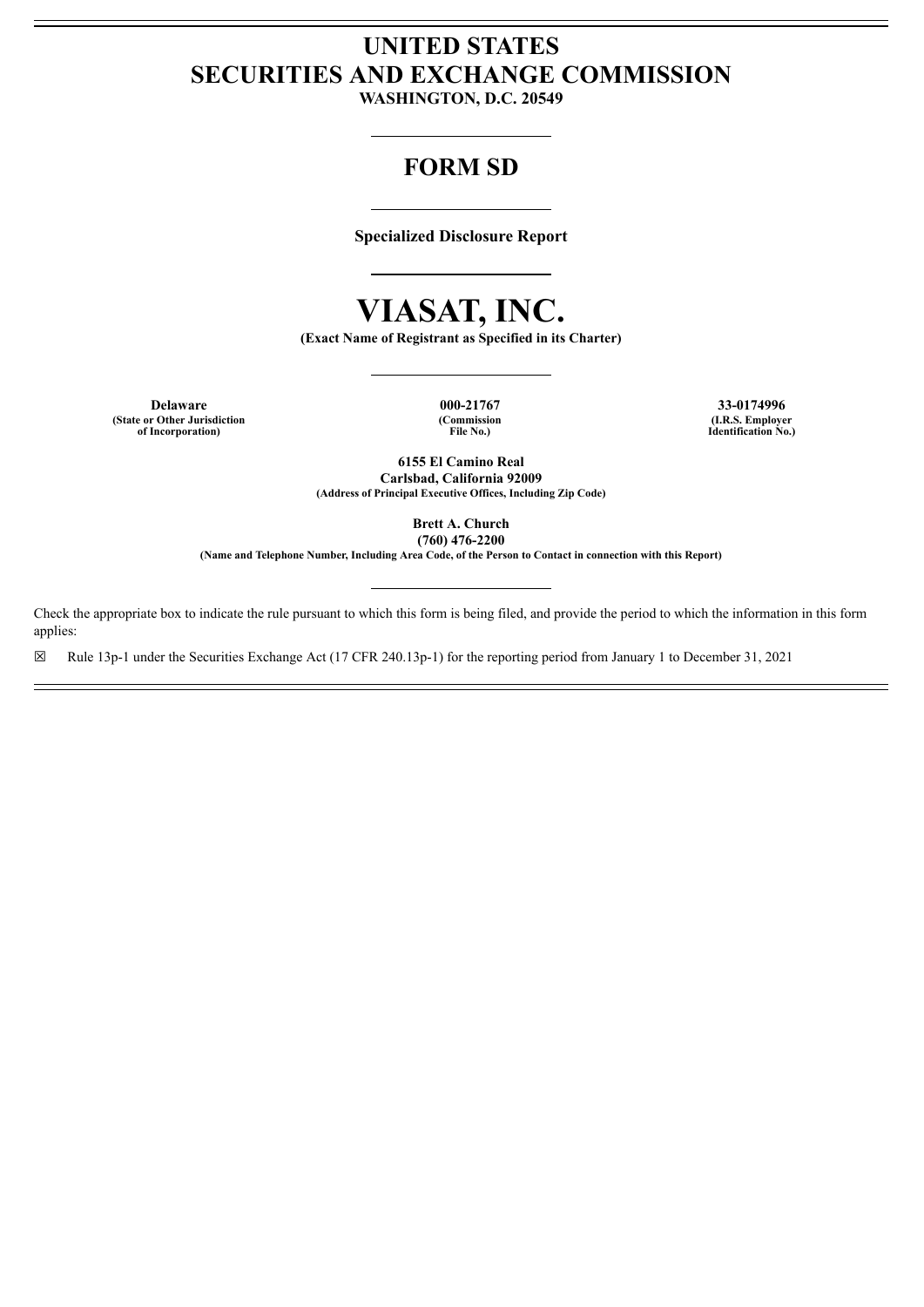# **Section 1 - Conflict Minerals Disclosure**

# **Item 1.01 Conflict Minerals Disclosure and Report**

# **CONFLICT MINERALS DISCLOSURE**

Viasat, Inc. is filing a Conflict Minerals Report for the calendar year ended December 31, 2021, which is attached hereto as Exhibit 1.01 and is publicly available in the Financial Information section of its website at investors.viasat.com under the heading "SEC Filings."

# **Item 1.02 Exhibit**

Item 2.01 of this Form SD is incorporated by reference into this Item 1.02.

# **Section 2 – Exhibits**

# **Item 2.01 Exhibits**

| Exhibit<br><b>Number</b> | <b>Description of Exhibit</b>   |
|--------------------------|---------------------------------|
| 1.01                     | <b>Conflict Minerals Report</b> |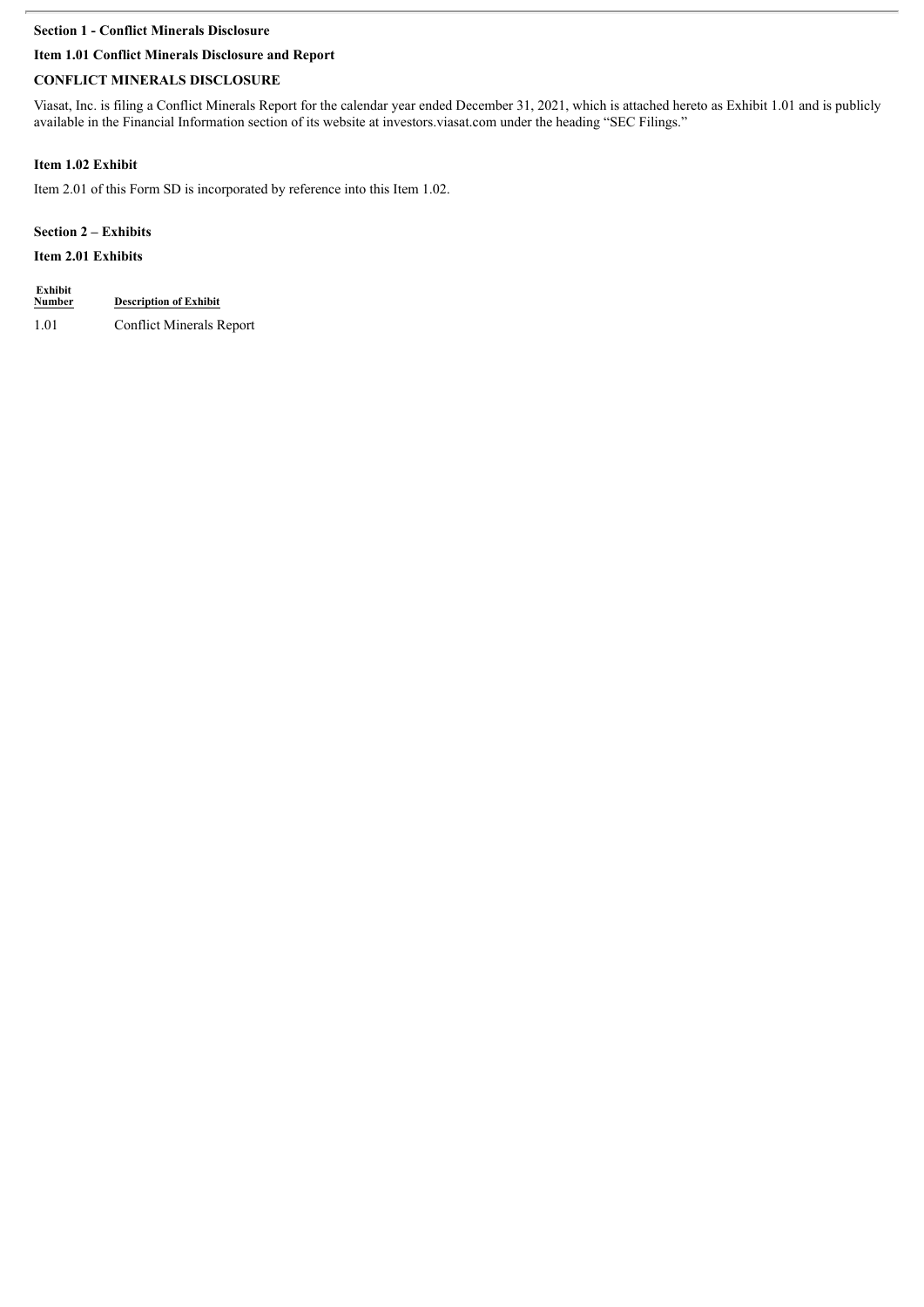SIGNATURES

Pursuant to the requirements of the Securities Exchange Act of 1934, the registrant has duly caused this report to be signed on its behalf by the duly authorized undersigned.

Date: May 27, 2022 By /s/ Shawn Duffy

VIASAT, INC.

Shawn Duffy Senior Vice President and Chief Financial Officer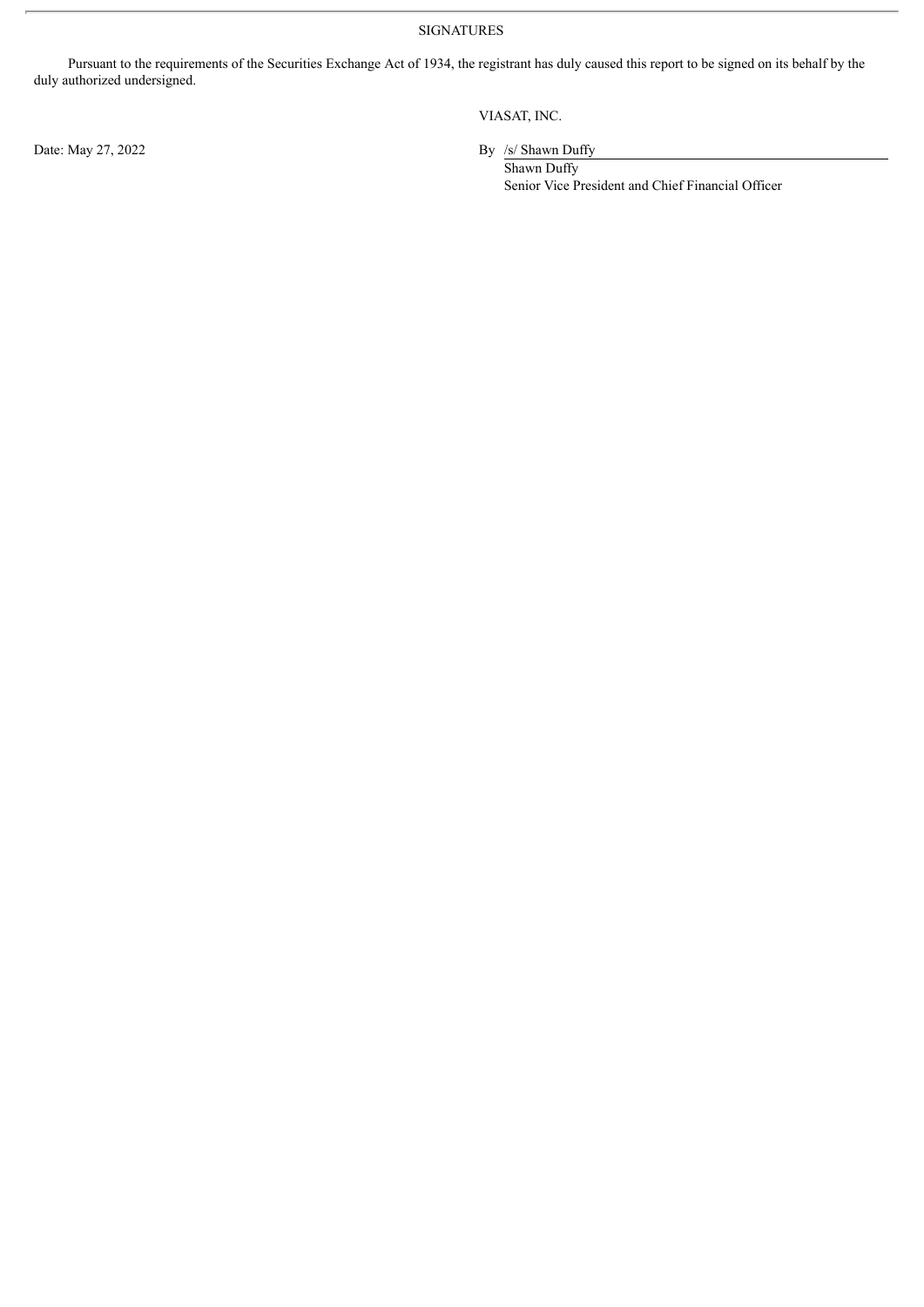#### **VIASAT, INC. CONFLICT MINERALS REPORT Reporting Period: January 1, 2021 – December 31, 2021**

This Conflict Minerals Report (this "Report") of Viasat, Inc. for calendar year 2021 has been prepared pursuant to Rule 13p-1 under the Securities Exchange Act of 1934, as amended (the "Rule"). The Rule imposes certain reporting obligations on every registrant having conflict minerals that are necessary to the functionality or production of a product manufactured by the registrant or contracted by the registrant to be manufactured. Please refer to the Rule, Special Disclosure Report on Form SD ("Form SD") and the 1934 Act Release No. 34-67716 (August 22, 2012) for definitions of the terms used in this Report, unless otherwise defined herein. This Report does not address any conflict minerals that were "outside the supply chain" prior to January 31, 2013, as any such conflict minerals are exempted under the Rule and Form SD. References in this Report to "Viasat," "we," "us" and "our" mean Viasat. Inc. and its consolidated subsidiaries.

### **A. Overview**

We are an innovator in communications technologies and services, focused on making connectivity accessible, available and secure for all. Our end-to-end platform of high-capacity Ka-band satellites, ground infrastructure and user terminals enables us to provide cost- effective, high-speed, highquality broadband solutions to enterprises, consumers, military and government users around the globe, whether on the ground, in the air or at sea. In addition, our government business includes a market-leading portfolio of military tactical data link systems, satellite communication products and services, and cybersecurity and information assurance products and services.

We manufacture or contract to manufacture a variety of advanced satellite-based and wireless products, systems and solutions. We have determined that the Rule applies to our business because necessary conflict minerals are contained in our products.

Therefore, in accordance with the Rule and Form SD, we have conducted, in good faith, a reasonable country of origin inquiry ("RCOI") with our suppliers that was reasonably designed to determine whether any conflict minerals in our products originated in the Democratic Republic of Congo ("DRC") or an adjoining country (collectively, "Covered Countries") or are from recycled or scrap sources. Based on our RCOI, we had reason to believe that, in calendar year 2021, necessary conflict minerals contained in our products may have originated in the Covered Countries, and had reason to believe that such necessary conflict minerals may not be from recycled or scrap sources. Therefore, given the possibility that necessary conflict minerals in our products may have originated from Covered Countries and may not be from recycled or scrap sources, we have conducted due diligence on the source and chain of custody of those conflict minerals.

#### **B. Design of Conflict Minerals Program**

We designed our conflict minerals program to conform in all material respects with the internationally recognized due diligence framework developed by The Organisation for Economic Co-operation and Development ("OECD"). *See* OECD (2016), OECD Due Diligence Guidance for Responsible Supply Chains of Minerals from Conflict-Affected and High-Risk Areas: Third Edition, OECD Publishing, *available at* http://www.oecd.org/daf/inv/mne/OECD-Due-Diligence-Guidance-Minerals-Edition3.pdf and the related Supplements for gold, tin, tantalum and tungsten (collectively, the "OECD Guidance").

Our conflict minerals program has been designed to address each of the five steps in the OECD Guidance due diligence framework as they relate to our position as a "downstream" purchaser in the conflict minerals supply chain, namely:

- establish strong company management systems regarding conflict minerals;
- identify and assess risks in our supply chain;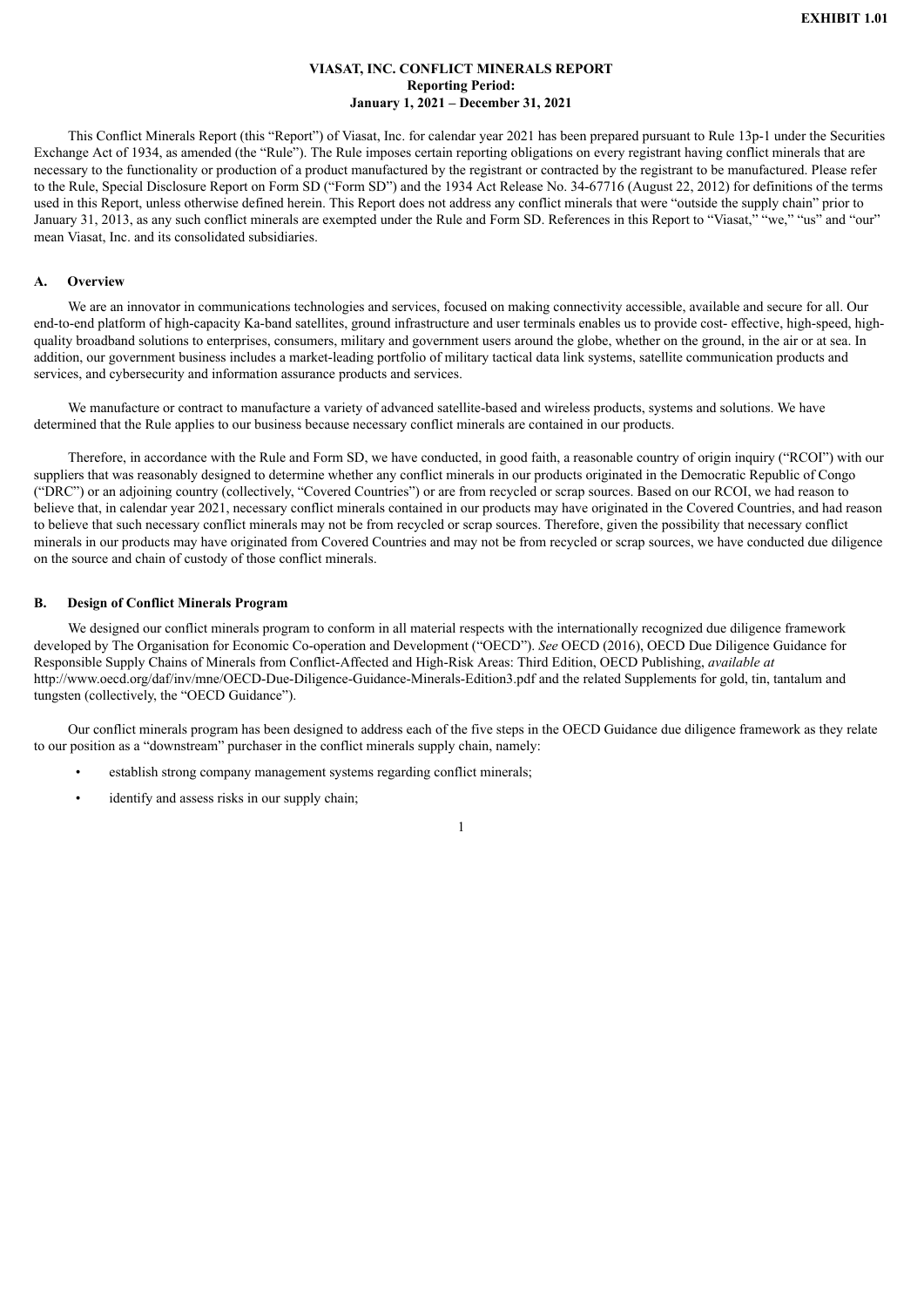- design and implement a strategy to respond to identified risks in our supply chain;
- utilize independent third-party audits of smelters and refiners; and
- report publicly on our supply chain due diligence.

Because we are a downstream supplier, we are many steps removed from the mining of conflict minerals. The components and materials contained in our products are supplied by a large number of suppliers, through multiple tiers of distribution. Once minerals are in the supply chain, determining the smelter or the origin of minerals is a challenging process, and we are realistic about the limitations on what we can identify and control.

Consistent with these limitations, the OECD Guidance acknowledges that the requirements for compliance should reflect a company's position in the supply chain. In particular, the OECD Guidance states that the implementation of due diligence should be tailored to a company's activities and relationships and that the nature and extent of due diligence may vary based on a company's size, products, relationships with suppliers and other factors. Due to practical difficulties associated with supply chain complexities, the OECD Guidance advises that downstream companies exercise due diligence primarily by establishing controls over their immediate suppliers. The Responsible Minerals Initiative ("RMI") guidance on implementing the OECD Guidance further recommends that, in conducting due diligence, downstream companies identify relevant or highest priority "tier-1" (direct) suppliers and focus their due diligence efforts on those priority suppliers first. Suggested factors for prioritizing tier-1 suppliers include annual spend.

#### *Company Management Systems*

We have established an internal conflict minerals program to manage risks in our supply chain through policies and procedures that are designed to help us understand whether the minerals in our products contribute to the ongoing conflict in the DRC. As part of our program, we have established and maintain company management systems that involve multiple levels of our organization.

Viasat's Statement on Conflict Minerals (which is publicly available on our website at www.viasat.com/legal/legal-statements) reflects our commitment to respect human rights through our responsible sourcing practices, as well as our commitment to avoid practices that may contribute to human rights abuses.

Our conflict minerals steering committee oversees the design and execution of our conflict minerals program. Members of our steering committee include senior executives from our finance, legal, operations, engineering and supply chain departments. The steering committee's responsibilities include reviewing and approving our Statement on Conflict Minerals, the design of our conflict minerals program and the results of our RCOI and due diligence measures. Our steering committee meets as required during each calendar year to review and discuss our conflict minerals program, and is briefed as to the status and findings of the supply chain due diligence we conduct each year.

Our conflict minerals program is managed by a cross-functional compliance team, comprised of representatives from our contracts, supply chain, quality, finance and legal groups. This compliance team reports directly to our conflict minerals steering committee.

In addition to the company management systems described above, we have also implemented the following company management controls:

- we provide our Statement on Conflict Minerals to all of our high-to-medium risk "tier-1" (direct) suppliers that supply relevant components and materials to us (referred to in this Report as our "Tier-1 Suppliers") and communicate to them our expectations as to our supply chain and the responsible sourcing of conflict minerals;
- we have adopted internal procedures with respect to conflict minerals into our quality management system (QMS);
- we have put in place a grievance mechanism regarding our conflict minerals program;
- we have established and maintain a central repository of information to facilitate analysis and identification of supplier responses received from our supply chain due diligence; and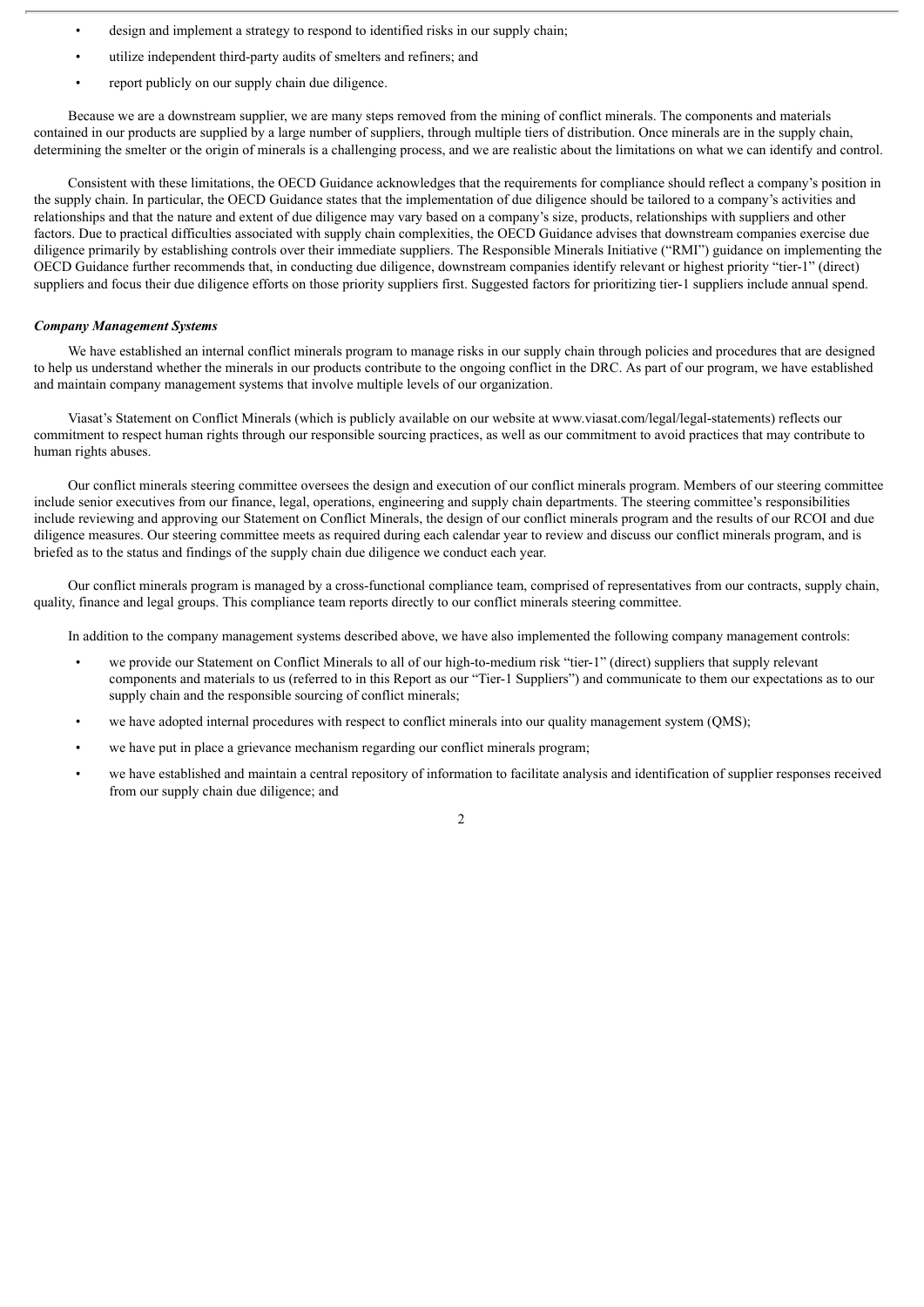• we have incorporated provisions on conflict minerals as part of our standard terms and conditions for purchase orders.

We also support industry forums that share and communicate information and develop policies on conflict minerals. We are a long-standing member of the RMI, an organization committed to the responsible sourcing of conflict minerals, and also provide funding to non-profit and industry initiatives that support the responsible sourcing of conflict minerals through our RMI membership.

#### *Identification and Assessment of Supply Chain Risk*

We have developed and implemented a risk management plan to identify and assess risks in our supply chain. To identify and assess these risks, we identify all of our Tier-1 Suppliers and conduct an annual supply chain survey of our Tier-1 Suppliers using the Conflict Minerals Reporting Template ("CMRT"). We have elected to use the CMRT to elicit supply chain information from our suppliers because (1) it provides information critical to our due diligence efforts, and (2) it is a commonly used tool across many industries, thus easing the burden on our suppliers.

In reviewing the diligence data we receive (whether from a completed CMRT, responses to our inquiries or otherwise), we apply evaluation processes to assess the reasonableness of the data and to check for the presence of "red flags." We consider red flags to be obvious indications or circumstances that indicate the supplier disclosure may be inaccurate or improper and thus, may not be reliable. Factors we take into account in identifying and assessing supplier risk include:

- the failure of a supplier to respond to our inquiries;
- statements by a supplier that no conflict minerals are used in its products;
- inadequacies and inconsistencies in, or incompleteness of, a supplier's responses;
- suppliers that indicate conflict minerals in their products may be sourced from Covered Countries; and
- a supplier's lack of sophistication, including unfamiliarity with the Rule.

In addition, we use the CMRT to identify conflict minerals processing facilities when reported in our supply chain by our Tier-1 Suppliers. We obtain and validate information (where available) on the country of origin and mine location of conflict minerals processed at the identified facilities by relying on the information made available by the RMI. .

#### *Designing and Implementing a Strategy to Respond to Risk*

We have developed processes to assess and respond to the risks identified in our supply chain, such as sending corrective action letters to suppliers where appropriate. Our cross-functional compliance team manages the due diligence of our supply chain, and monitors, tracks and evaluates supplier responses to our due diligence efforts. Members of our cross-functional compliance team meet periodically to review the status and results of our due diligence measures and to discuss any actual or potential risks and red flags identified during diligence. Members of our cross-functional compliance team also monitor and track the measures we take to mitigate risks, and reports on risk management to our steering committee. In addition, we support the development of due diligence practices through participation in RMI working groups.

#### *Independent Third-Party Audits of Smelters and Refiners*

We do not have direct relationships with any smelters or refiners and accordingly do not directly audit any smelters or refiners in our supply chain. Instead, we rely on RMI's third-party audit program: the Responsible Minerals Assurance Process ("RMAP"), a widely recognized standard that uses independent, third-party audit assessment of smelter and refiner management systems and sourcing practices to validate compliance with protocols and current global standards to support responsible sourcing of raw materials. We also support independent third-party audits of processing facilities through our RMI membership.

#### *Public Reporting on our Supply Chain Due Diligence*

We publish our Form SDs and Conflict Mineral Reports (including this Report) in the Financial Information section of our website at investors.viasat.com under the heading "SEC Filings," and our Statement on Conflict Minerals is publicly available on our website at www.viasat.com/legal/legal-statements. Information found on or accessed through Viasat's website is not considered part of this Report and is not incorporated by reference herein. We also publicly file our Form SDs (which include our Conflict Mineral Reports) with the Securities and Exchange Commission.

#### **C. Due Diligence Measures Performed**

Set forth below is a description of the measures we performed to exercise due diligence on the source and chain of custody of the necessary conflict minerals contained in our products for calendar year 2021.

To determine whether necessary conflict minerals in our products in calendar year 2021 originated in Covered Countries, we assembled a comprehensive list of suppliers that provide goods and services directly to us. From this list, we identified 785 Tier-1 Suppliers. We contacted each of these Tier-1 Suppliers individually, provided them with a link to our Statement on Conflict Minerals and a copy of the CMRT, and requested the return of the completed CMRT to us. Follow-up requests were sent to all Tier-1 Suppliers who did not respond. We sought to maximize the response rate by sending bi-weekly emails to suppliers that had not submitted their CMRT documentation. We received responses from approximately half of our Tier-1 Suppliers.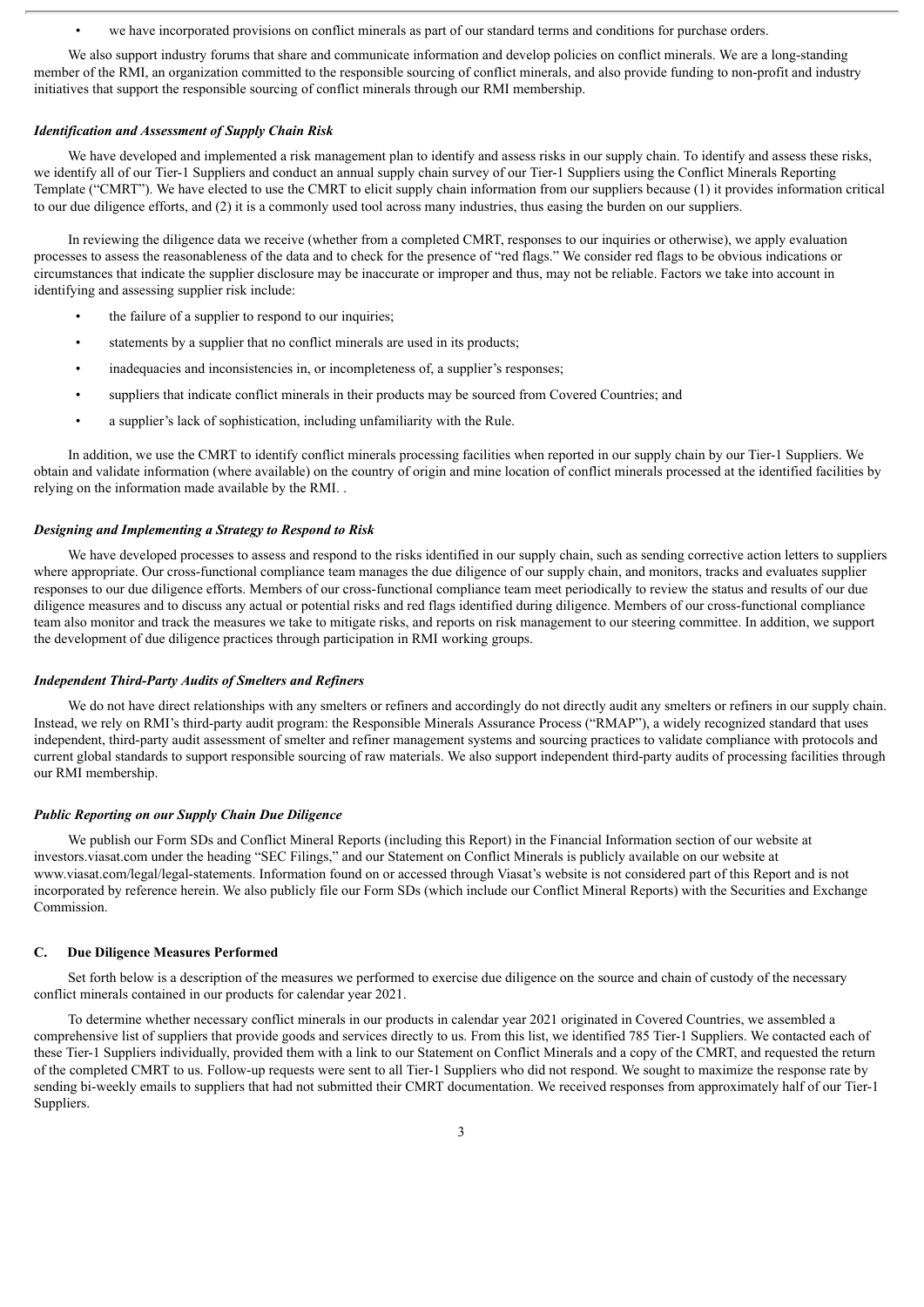We electronically aggregated and reviewed the data from all of the responses we received from our Tier-1 Suppliers by utilizing software called Compliance Map ("CMAP") and other various tools and processes. CMAP is an environmental compliance mapping software designed to manage and automate environmental compliance obligations. The reports received from CMAP identify quality issues (e.g. incomplete CMRTs, inconsistent responses, indication of DRC sourcing, no smelters or invalid smelters listed, not all smelters identified, etc.) and aggregate CMRT responses for analysis and reporting. Where red flags were identified, we attempted to further analyze the information provided on the CMRT in order to assess any actual or potential risks to our supply chain and develop a recommended course of action. We then communicated red flags identified in the CMRT responses through corrective action letter requests with our suppliers as appropriate.

We determined if the processing facilities reported to us by our suppliers adhere to responsible sourcing practices by verifying whether they are included on the list of RMAP-compliant processing facilities.

Members of our cross-functional compliance team met periodically to review the results from our due diligence efforts for calendar year 2021.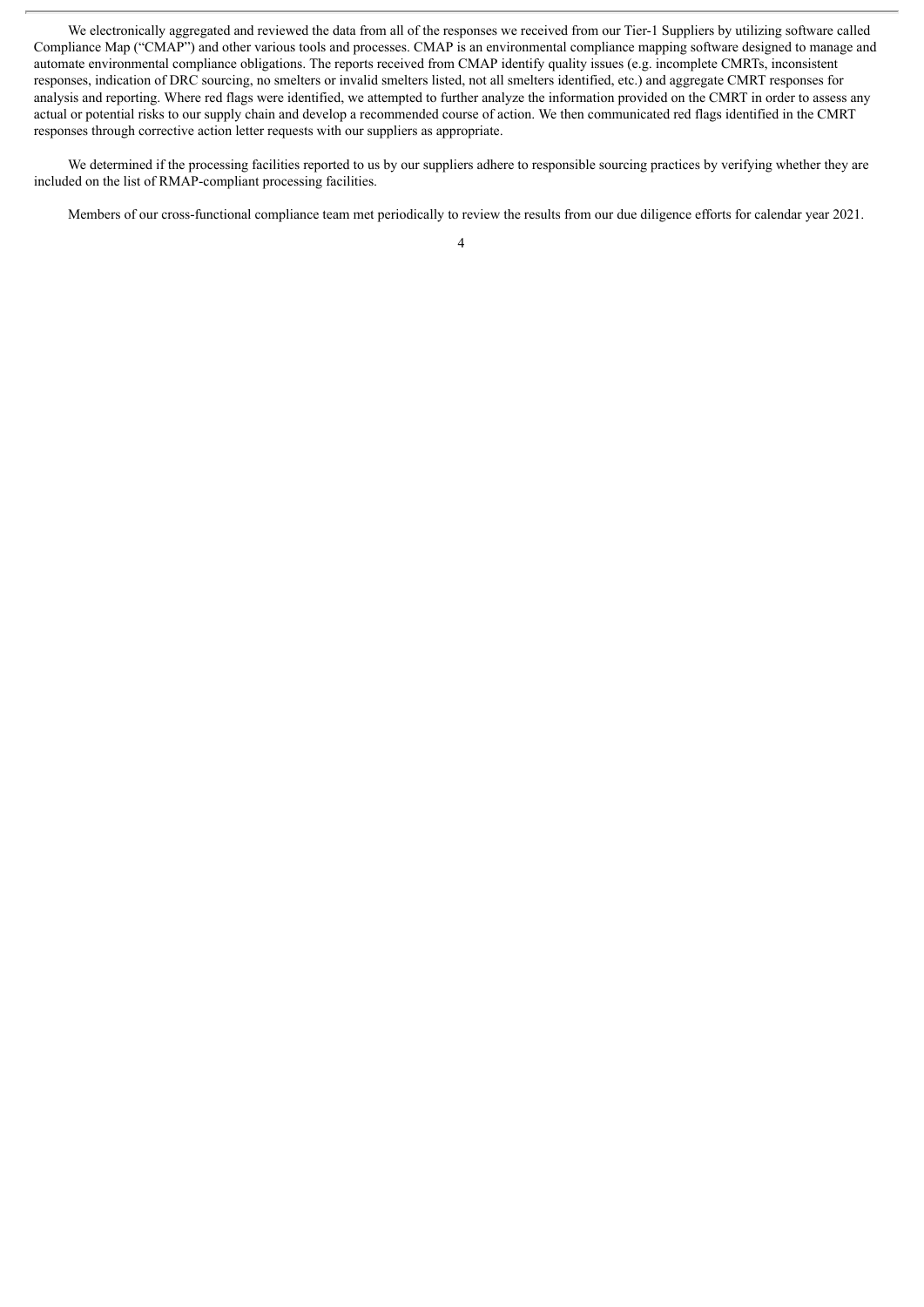#### **D. Product Description**

#### *Products Containing Necessary Conflict Minerals*

We have determined that substantially all of the products we manufacture or contract to manufacture contain conflict minerals necessary to the functionality or production of such products.

#### *Facilities Used to Process, and Country of Origin of, the Necessary Conflict Minerals in our Products*

Based on the information provided by our Tier-1 Suppliers and information made available by RMI and RMAP, we believe that the facilities that have been used to process conflict minerals in our products in calendar year 2021 may include the smelters and refiners listed in Annex I. As discussed above, we are a downstream supplier, many steps removed from the mining of conflict minerals, and accordingly rely on the information provided to us by our Tier-1 Suppliers (who are themselves generally multiple tiers downstream) to determine the country of origin of, or the facilities used to process, the conflict minerals contained in our products.

Of the 500 smelters and refiners identified as potentially being in our supply chain:

- 237 smelters and refiners were identified as "conformant," meaning that such smelters and refiners are reported to be conformant to the RMAP or equivalent cross-recognized assessments;
- 355 smelters and refiners were identified as using recycled or scrap streams in their raw material sourcing;
- 147 of the smelters and refiners source material from level 1 countries (i.e., countries that are known to be active ore producing countries that are not identified as conflict regions or plausible areas of smuggling or export of conflict minerals);
- 1 smelter and refiner sources material from level 2 countries (i.e., countries that are known or plausible countries for export out of region, smuggling or transit of conflict minerals); and
- 46 smelters and refiners potentially source material from Covered Countries (i.e., countries that are within conflict regions that are potentially supplying ore materials).

Because a smelter or refiner can obtain materials from multiple sources, the categories above are not mutually exclusive.

Not all of these facilities may have processed conflict minerals in our products. Much of the smelter and refiner information provided by our Tier-1 Suppliers was provided at a "company" level (meaning that they reported all of the smelters and refiners that may have processed the conflict minerals contained in all of their products, not just those pertaining to the products sold to us). They may also have reported to us smelters and refiners that were not in our supply chain due to over-inclusiveness in the information received from their own suppliers or for other reasons. Therefore, the list of processing facilities disclosed in Annex I may over-represent the number of processing facilities that process the conflict minerals contained in our products.

#### *Ef orts to Determine Mine or Location of Origin*

We have determined that our due diligence efforts, including requesting our Tier-1 Suppliers to complete the CMRT and reviewing the RMAP status of identified smelters and refiners, represent our reasonable best efforts to determine the mines or locations of origin of the conflict minerals in our supply chain.

#### **E. Future Steps to Mitigate Risk**

Our conflict minerals program is aimed at the continuous improvement of our understanding of our supply chain and risk reduction over time. We intend to continue to take steps to improve our due diligence processes and to minimize the risk that our necessary conflict minerals benefit armed groups. Due diligence is an ongoing, proactive and reactive process, and we are continuing to work with our suppliers to identify and prevent or mitigate risks of adverse impacts associated with conflict minerals.

The primary risks we identified in calendar year 2021 continue to be related to inconsistencies or inadequacies in, or the incompleteness of, suppliers' responses to the CMRT, the inability of our suppliers to confirm whether or not minerals used in their parts and components were sourced from Covered Countries, and the associated difficulties in identifying the smelters and refiners in our supply chain. With respect to necessary conflict minerals contained in our products with respect to calendar year 2022, we expect to continue to engage with our suppliers regarding our expectations with regard to conflict minerals sourcing and the importance of conflict mineral supply chain diligence. In particular, we continue to encourage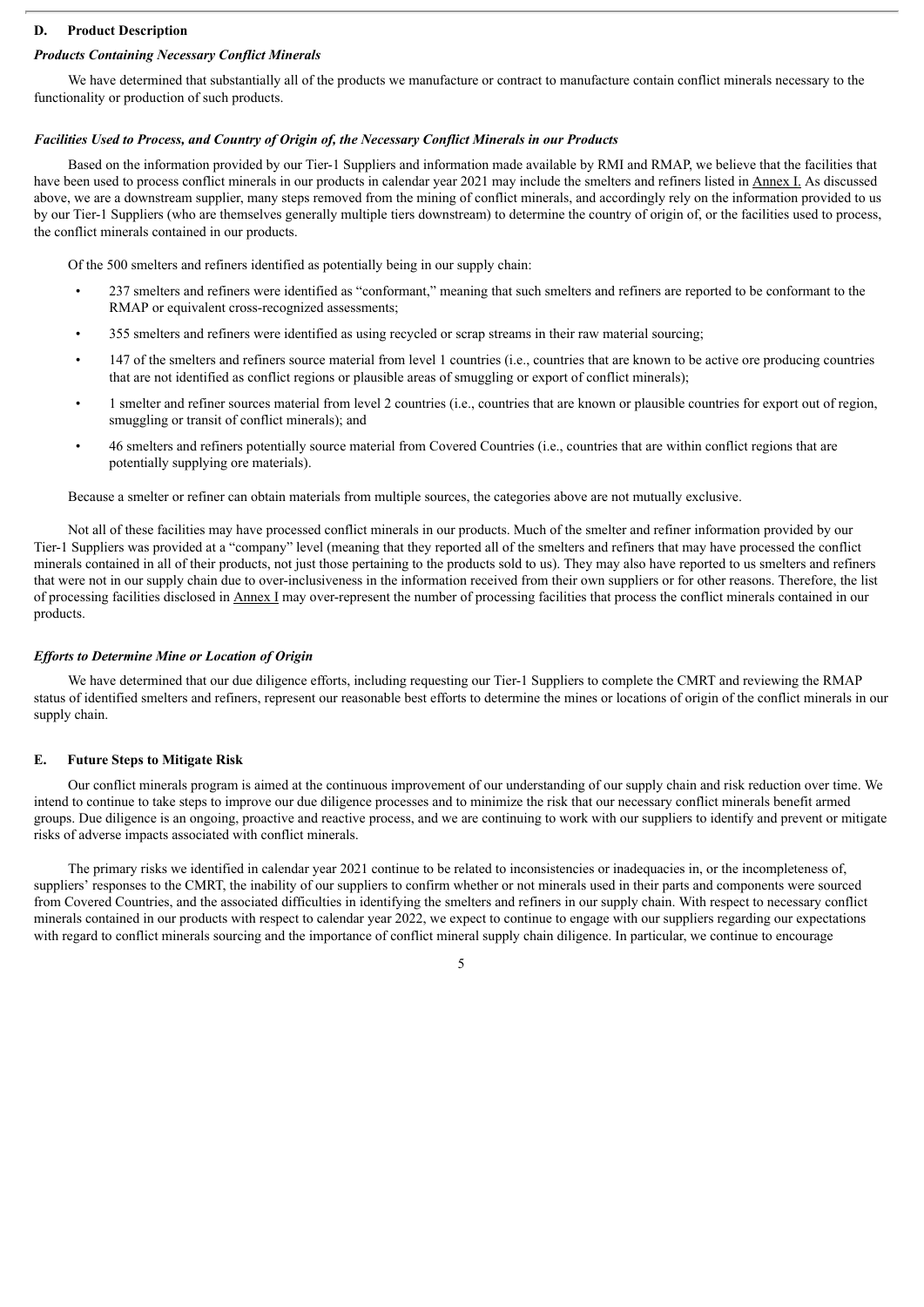our suppliers to work with their own immediate suppliers to improve the transparency, accuracy, validity, reliability and completeness of conflict mineral sourcing information (particularly with regard to information provided regarding smelters and refiners used to process conflict minerals and mine or location of origin and country of origin information), and to minimize the risk that our necessary conflict minerals benefit armed groups. As our Tier-1 Suppliers continue to report smelters and refiners that we believe are not operational or that may have been misidentified as smelters or refiners, we continue to work with our suppliers to re-validate, improve and refine reported information. We strive to use only suppliers that source from "conformant" processing facilities in our supply chain to the extent reasonably practicable.

Certain of the matters discussed in this Report, including in particular, future steps to mitigate risks that the conflict minerals contained in our products could benefit armed groups in the Covered Countries, include forward-looking statements. Readers of this document are cautioned that our forward-looking statements are not guarantees of our future actions, which may differ materially from the expectations expressed in the forward-looking statements. We disclaim any obligation to update publicly any forward-looking statements, whether in response to new information, future events or *otherwise, except as required by applicable law.*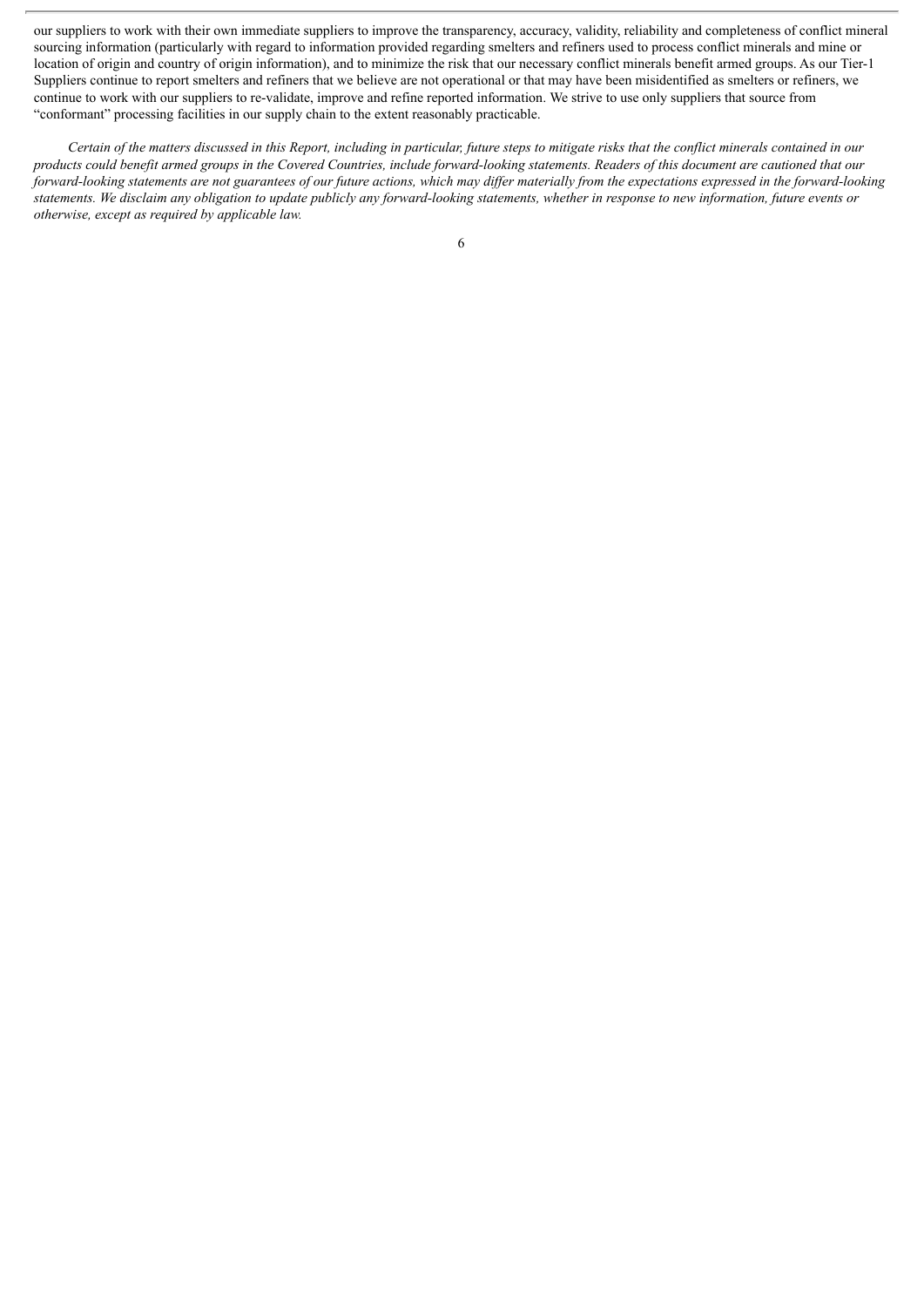## **Annex I**

#### **List of Smelters and Refiners Reported in Viasat's Supply Chain in 2021**

| Reference # | <b>RMI Smelter Ref List</b>                                   | Metal          | Country    |
|-------------|---------------------------------------------------------------|----------------|------------|
| CID000004   | <b>ALMT</b> Sumitomo Group                                    | Tungsten (W)   | JP         |
| CID000015   | <b>Advanced Chemical Company</b>                              | Gold (Au)      | US         |
| CID000019   | Aida Chemical Industries Co., Ltd.                            | Gold (Au)      | JP         |
| CID000035   | Allgemeine Gold-und Silberscheideanstalt A.G.                 | Gold (Au)      | DE         |
| CID000041   | Almalyk Mining and Metallurgical Complex (AMMC)               | Gold (Au)      | UZ         |
| CID000058   | AngloGold Ashanti Córrego do Sítio Mineração                  | Gold (Au)      | BR         |
| CID000077   | Argor-Heraeus S.A.                                            | Gold (Au)      | <b>CH</b>  |
| CID000082   | Asahi Pretec Corporation                                      | Gold (Au)      | JP         |
| CID000090   | Asaka Riken Co., Ltd.                                         | Gold (Au)      | $\rm{JP}$  |
| CID000092   | Asaka Riken Co., Ltd.                                         | Tantalum (Ta)  | $\rm{JP}$  |
| CID000103   | Atasay Kuyumculuk Sanayi Ve Ticaret A.S.                      | Gold (Au)      | TR         |
| CID000105   | Kennametal Huntsville                                         | Tungsten (W)   | US         |
| CID000113   | Norddeutsche Affinererie AG                                   | Gold (Au)      | DE         |
| CID000128   | Bangko Sentral ng Pilipinas (Central Bank of the Philippines) | Gold (Au)      | PH         |
| CID000141   | Bauer Walser AG                                               | Gold (Au)      | DE         |
| CID000157   | Boliden AB                                                    | Gold (Au)      | $\rm SE$   |
| CID000176   | C. Hafner GmbH + Co. KG                                       | Gold (Au)      | DE         |
| CID000180   | Caridad                                                       | Gold (Au)      | <b>MX</b>  |
| CID000185   | CCR Refinery - Glencore Canada Corporation                    | Gold (Au)      | CA         |
| CID000189   | Cendres + Métaux S.A.                                         | Gold (Au)      | $\rm CH$   |
| CID000197   | Yunnan Copper Industry Co., Ltd.                              | Gold (Au)      | ${\rm CN}$ |
| CID000211   | Changsha South Tantalum Niobium Co., Ltd.                     | Tantalum (Ta)  | CN         |
| CID000218   | Chaozhou Xianglu Tungsten Industry Co., Ltd.                  | Tungsten $(W)$ | CN         |
| CID000228   | Chenzhou Yunxiang Mining and Metallurgy Co., Ltd.             | $T$ in $(Sn)$  | <b>CN</b>  |
| CID000233   | Chimet S.p.A.                                                 | Gold (Au)      | IT         |
| CID000244   | Jiangxi Ketai Advanced Material Co., Ltd.                     | $T$ in $(Sn)$  | <b>CN</b>  |
| CID000258   | Chongyi Zhangyuan Tungsten Co., Ltd.                          | Tungsten (W)   | <b>CN</b>  |
| CID000264   | Chugai Mining                                                 | Gold (Au)      | JP         |
| CID000278   | CNMC (Guangxi) PGMA Co., Ltd.                                 | $T$ in $(Sn)$  | <b>CN</b>  |
| CID000281   | CNMC (Guangxi) PGMA Co., Ltd.                                 | Tungsten (W)   | ${\rm CN}$ |
| CID000291   | Guangdong Rising Rare Metals-EO Materials Ltd.                | Tantalum (Ta)  | CN         |
| CID000292   | Alpha Metals                                                  | $T$ in $(Sn)$  | <b>US</b>  |
| CID000295   | Cooperativa Metalurgica de Rondonia Ltda.                     | $T$ in $(Sn)$  | BR         |
| CID000306   | CV Gita Pesona                                                | $T$ in $(Sn)$  | ID         |
| CID000307   | PT Justindo                                                   | $T$ in $(Sn)$  | ID         |
| CID000309   | PT Aries Kencana Sejahtera                                    | Tin(Sn)        | ID         |
| CID000313   | PT Premium Tin Indonesia                                      | $T$ in $(Sn)$  | ID         |
| CID000315   | CV United Smelting                                            | $T$ in $(Sn)$  | ID         |
| CID000328   | Daejin Indus Co., Ltd.                                        | Gold (Au)      | KR         |
| CID000343   | Daye Non-Ferrous Metals Mining Ltd.                           | Gold (Au)      | <b>CN</b>  |
| CID000345   | Dayu Weiliang Tungsten Co., Ltd.                              | Tungsten (W)   | CN         |
| CID000359   | DSC (Do Sung Corporation)                                     | Gold (Au)      | KR         |
| CID000362   | DODUCO Contacts and Refining GmbH                             | Gold (Au)      | DE         |
| CID000376   | Dongguan City Xida Soldering Tin Products Co.                 | $T$ in $(Sn)$  | CN         |
| CID000401   | Dowa Metals & Mining Co. Ltd                                  | Gold (Au)      | $\rm{JP}$  |
| CID000402   | Dowa Metaltech Co., Ltd.                                      | $T$ in $(Sn)$  | $\rm{JP}$  |
| CID000410   | Duoluoshan                                                    | Tantalum (Ta)  | <b>CN</b>  |
| CID000425   | Eco-System Recycling Co., Ltd. East Plant                     | Gold (Au)      | JP         |
|             |                                                               |                |            |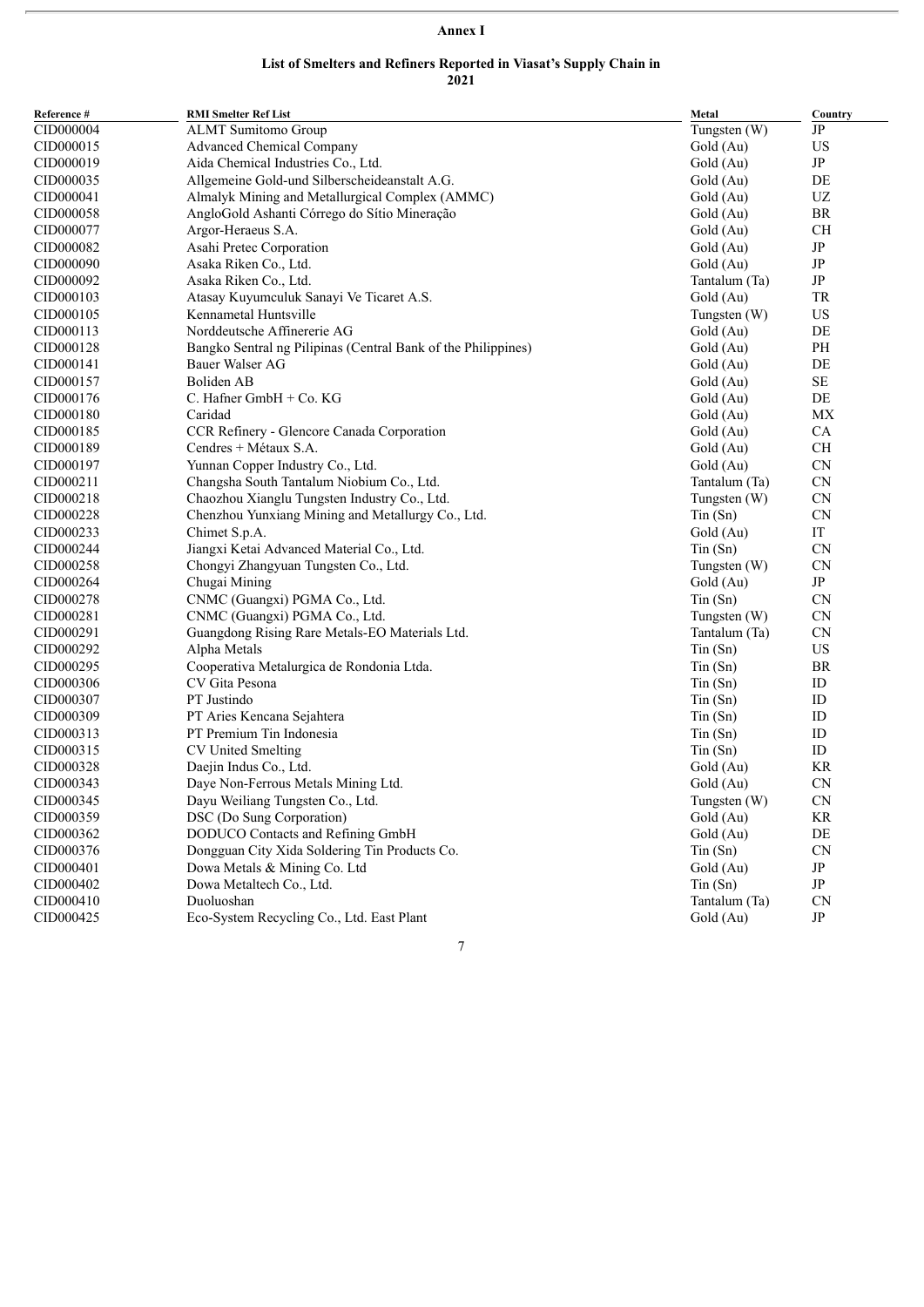| CID000438              | Empressa Nacional de Fundiciones (ENAF)                                      | $T$ in $(Sn)$              | $\rm BO$  |
|------------------------|------------------------------------------------------------------------------|----------------------------|-----------|
| CID000448              | Estanho de Rondônia S.A.                                                     | $T$ in $(Sn)$              | BR        |
| CID000456              | Exotech Inc.                                                                 | Tantalum (Ta)              | US        |
| CID000460              | F&X Electro-Materials Ltd.                                                   | Tantalum (Ta)              | <b>CN</b> |
| CID000468              | Fenix Metals                                                                 | $T$ in $(Sn)$              | PL        |
| CID000493              | JSC Novosibirsk Refinery                                                     | Gold (Au)                  | RU        |
| CID000498              | Fuji Metal Mining Corp.                                                      | $T$ in $(Sn)$              | JP        |
| CID000499              | Fujian Jinxin Tungsten Co., Ltd.                                             | Tungsten (W)               | <b>CN</b> |
| CID000522              | Refinery of Seemine Gold Co., Ltd.                                           | Gold (Au)                  | <b>CN</b> |
| CID000538              | Gejiu Non-Ferrous Metal Processing Co., Ltd.                                 | $T$ in $(Sn)$              | CN        |
| CID000553              | Gejiu Yunxi Group Corp.                                                      | $T$ in $(Sn)$              | <b>CN</b> |
| CID000555              | Gejiu Zili Mining And Metallurgy Co., Ltd.                                   |                            | <b>CN</b> |
|                        | Global Tungsten & Powders Corp.                                              | $T$ in $(Sn)$              |           |
| CID000568              |                                                                              | Tungsten (W)               | US        |
| CID000605              | Guangdong Hua Jian Trade Co., Ltd.                                           | Gold (Au)                  | <b>CN</b> |
| CID000611              | GUANGDONG JINXIAN GAOXIN CAI LIAO GONG SI                                    | Gold (Au)                  | CN        |
| CID000616              | XIMEI RESOURCES (GUANGDONG) LIMITED                                          | Tantalum (Ta)              | CN        |
| CID000626              | Guangxi Nonferrous Metals Group                                              | $T$ in $(Sn)$              | <b>CN</b> |
| CID000628              | Guangxi Zhongshan Jin Yi Smelting Co., Ltd.                                  | $T$ in $(Sn)$              | <b>CN</b> |
| CID000651              | Guoda Safina High-Tech Environmental Refinery Co., Ltd.                      | Gold (Au)                  | <b>CN</b> |
| CID000670              | Hang Seng Technology                                                         | Gold (Au)                  | CN        |
| CID000671              | Hangzhou Fuchunjiang Smelting Co., Ltd.                                      | Gold (Au)                  | <b>CN</b> |
| CID000689              | LT Metal Ltd.                                                                | Gold (Au)                  | KR        |
| CID000694              | Heimerle + Meule GmbH                                                        | Gold (Au)                  | DE        |
| CID000707              | Heraeus Metals Hong Kong Ltd.                                                | Gold (Au)                  | <b>CN</b> |
| CID000711              | Heraeus Germany GmbH Co. KG                                                  | Gold (Au)                  | DE        |
| CID000718              | Gold Refinery of Guangdong Gaoyao Hetai Gold Mine                            | Gold (Au)                  | CN        |
| CID000720              | Hezhou Jinwei Tin Co., Ltd.                                                  | $T$ in $(Sn)$              | <b>CN</b> |
| CID000760              | Huichang Jinshunda Tin Co., Ltd.                                             | $T$ in $(Sn)$              | <b>CN</b> |
| CID000766              | Hunan Chenzhou Mining Co., Ltd.                                              | Tungsten (W)               | <b>CN</b> |
| CID000767              | Hunan Chenzhou Mining Co., Ltd.                                              | Gold (Au)                  | CN        |
| CID000769              | Hunan Chunchang Nonferrous Metals Co., Ltd.                                  | Tungsten (W)               | <b>CN</b> |
| CID000773              | Hunan Guiyang yinxing Nonferrous Smelting Co., Ltd.                          | Gold (Au)                  | <b>CN</b> |
| CID000778              | HwaSeong CJ CO., LTD.                                                        | Gold (Au)                  | KR        |
| CID000801              | Inner Mongolia Qiankun Gold and Silver Refinery Share Co., Ltd.              | Gold (Au)                  | <b>CN</b> |
| CID000807              | Ishifuku Metal Industry Co., Ltd.                                            | Gold (Au)                  | JP        |
| CID000814              | Istanbul Gold Refinery                                                       | Gold (Au)                  | TR        |
| CID000823              | Japan Mint                                                                   | Gold (Au)                  | JP        |
| CID000825              | Japan New Metals Co., Ltd.                                                   | Tungsten (W)               | JP        |
| CID000840              | Jiang Jia Wang Technology Co.                                                | $T$ in $(Sn)$              | <b>CN</b> |
| CID000855              | Jiangxi Copper Co., Ltd.                                                     | Gold (Au)                  | <b>CN</b> |
| CID000875              | Ganzhou Huaxing Tungsten Products Co., Ltd.                                  | Tungsten (W)               | CN        |
| CID000884              | Jin Jinyin refining company limited                                          | Gold (Au)                  | CN        |
| CID000909              | Jinlong Copper Co., Ltd.                                                     | Gold (Au)                  | CN        |
| CID000914              | JiuJiang JinXin Nonferrous Metals Co., Ltd.                                  | Tantalum (Ta)              | CN        |
| CID000917              | Jiujiang Tanbre Co., Ltd.                                                    | Tantalum (Ta)              | CN        |
| CID000920              | Asahi Refining USA Inc.                                                      | Gold (Au)                  | US        |
| CID000924              | Asahi Refining Canada Ltd.                                                   | Gold (Au)                  | <b>CA</b> |
| CID000927              | JSC Ekaterinburg Non-Ferrous Metal Processing Plant                          | Gold (Au)                  | <b>RU</b> |
| CID000929              | <b>JSC</b> Uralelectromed                                                    | Gold (Au)                  | RU        |
| CID000934              | Ju Tai Industrial Co., Ltd.                                                  | $T$ in $(Sn)$              | CN        |
| CID000937<br>CID000942 | JX Nippon Mining & Metals Co., Ltd.<br>Gejiu Kai Meng Industry and Trade LLC | Gold (Au)<br>$T$ in $(Sn)$ | JP<br>CN  |
| CID000956              | Kazakhmys Smelting LLC                                                       | Gold (Au)                  | KZ        |
| CID000957<br>CID000966 | Kazzinc<br>Kennametal Fallon                                                 | Gold (Au)<br>Tungsten (W)  | ΚZ<br>US  |
| CID000969              | Kennecott Utah Copper LLC                                                    | Gold (Au)                  | US        |
|                        |                                                                              |                            |           |
|                        | 8                                                                            |                            |           |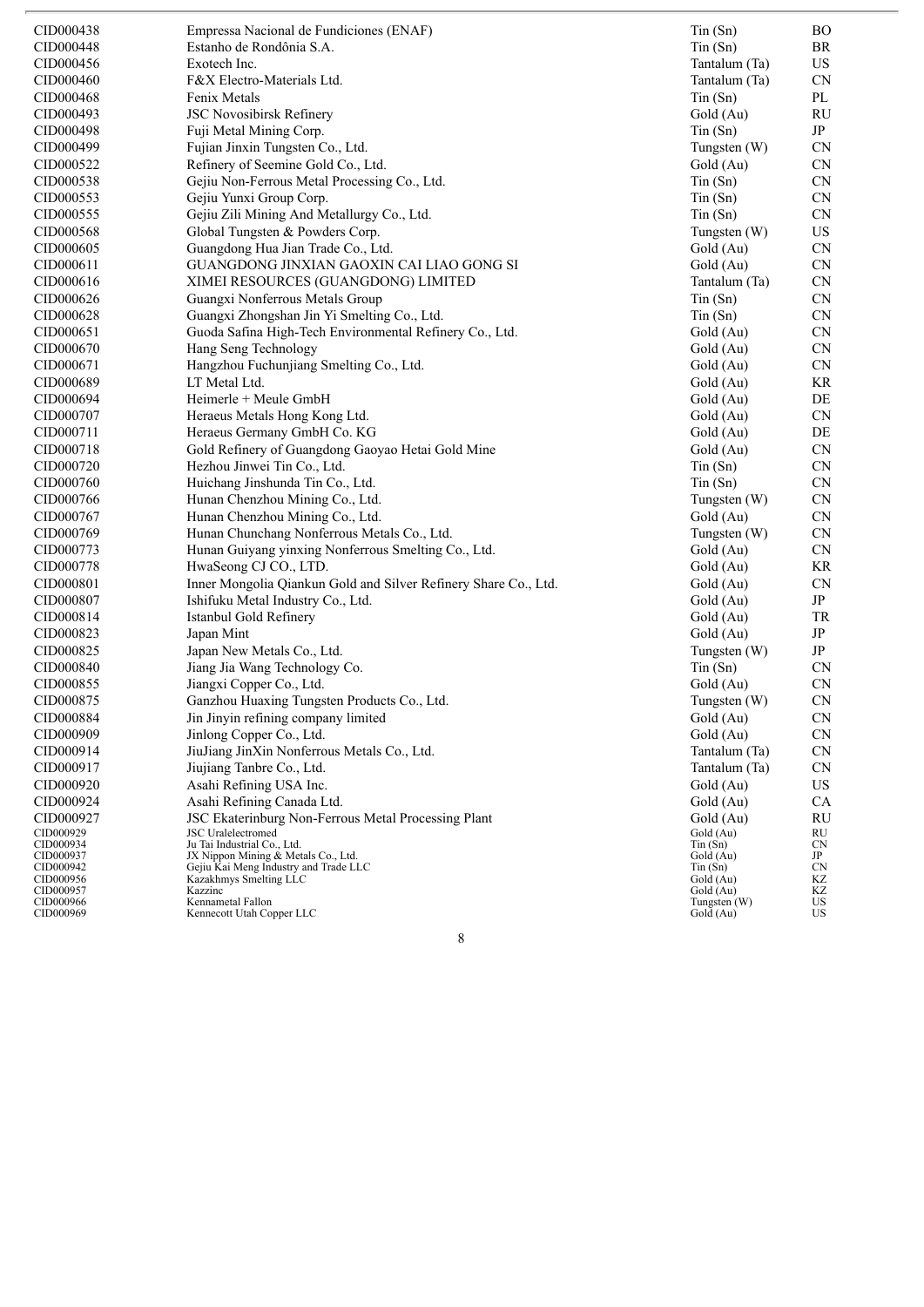| CID000973 | King-Tan Tantalum Industry Ltd.                                             | Tantalum (Ta) | <b>CN</b>                                        |
|-----------|-----------------------------------------------------------------------------|---------------|--------------------------------------------------|
| CID000981 | Kojima Chemicals Co., Ltd.                                                  | Gold (Au)     | $\rm{JP}$                                        |
| CID000991 | Kosak Seiren                                                                | Gold (Au)     | $\rm{JP}$                                        |
| CID001029 | Kyrgyzaltyn JSC                                                             | Gold (Au)     | KG                                               |
| CID001032 | L'azurde Company For Jewelry                                                | Gold (Au)     | <b>SA</b>                                        |
| CID001056 | Lingbao Gold Co., Ltd.                                                      | Gold (Au)     | CN                                               |
| CID001058 | Lingbao Jinyuan Tonghui Refinery Co., Ltd.                                  | Gold (Au)     | CN                                               |
| CID001070 | China Tin Group Co., Ltd.                                                   | $T$ in $(Sn)$ | CN                                               |
| CID001076 | <b>AMG</b> Brasil                                                           | Tantalum (Ta) | BR                                               |
| CID001078 | LS-NIKKO Copper Inc.                                                        | Gold (Au)     | KR                                               |
| CID001093 | Luoyang Zijin Yinhui Gold Refinery Co., Ltd.                                | Gold (Au)     | CN                                               |
| CID001098 | Ma An Shan Shu Guang Smelter Corp.                                          | $T$ in $(Sn)$ | CN                                               |
| CID001105 | Malaysia Smelting Corporation (MSC)                                         | $T$ in $(Sn)$ | MY                                               |
| CID001112 | Materials Eco-Refining Co., Ltd.                                            | $T$ in $(Sn)$ | JP                                               |
| CID001113 | Materion                                                                    | Gold (Au)     | US                                               |
| CID001119 | Matsuda Sangyo Co., Ltd.                                                    | Gold (Au)     | JP                                               |
| CID001136 | Metahub Industries Sdn. Bhd.                                                | $T$ in $(Sn)$ | MY                                               |
| CID001142 | Metallic Resources, Inc.                                                    | $T$ in $(Sn)$ | US                                               |
| CID001143 | Metallum Group Holding NV                                                   | Tin(Sn)       | BE                                               |
| CID001147 | Metalor Technologies (Suzhou) Ltd.                                          | Gold (Au)     | CN                                               |
| CID001149 | Metalor Technologies (Hong Kong) Ltd.                                       | Gold (Au)     | CN                                               |
| CID001152 | Metalor Technologies (Singapore) Pte., Ltd.                                 | Gold (Au)     | $\mathbf{S}\mathbf{G}$                           |
| CID001153 | Metalor Technologies S.A.                                                   | Gold (Au)     | <b>CH</b>                                        |
| CID001157 | Metalor USA Refining Corporation                                            | Gold (Au)     | US                                               |
| CID001161 | Metalúrgica Met-Mex Peñoles S.A. De C.V.                                    | Gold (Au)     | MX                                               |
| CID001163 | Metallurgical Products India Pvt., Ltd.                                     | Tantalum (Ta) | IN                                               |
| CID001172 | Minchali Metal Industry Co., Ltd.                                           | $T$ in $(Sn)$ | TW                                               |
| CID001173 | Mineração Taboca S.A.                                                       | $T$ in $(Sn)$ | BR                                               |
| CID001175 | Mineração Taboca S.A.                                                       | Tantalum (Ta) | BR                                               |
| CID001177 | Ming Li Jia smelt Metal Factory                                             | $T$ in $(Sn)$ | <b>CN</b>                                        |
| CID001182 | Minsur                                                                      | $T$ in $(Sn)$ | PE                                               |
| CID001188 | Mitsubishi Materials Corporation                                            | Gold (Au)     | $\rm{JP}$                                        |
| CID001191 | Mitsubishi Materials Corporation                                            | Tin(Sn)       | $\rm{JP}$                                        |
| CID001192 | Mitsui Mining and Smelting Co., Ltd.                                        | Tantalum (Ta) | JP                                               |
| CID001193 | Mitsui Mining and Smelting Co., Ltd.                                        | Gold (Au)     | JP                                               |
| CID001200 | NPM Silmet AS                                                               | Tantalum (Ta) | EE                                               |
| CID001204 | Moscow Special Alloys Processing Plant                                      | Gold (Au)     | RU                                               |
| CID001220 | Nadir Metal Rafineri San. Ve Tic. A.Ş.                                      | Gold (Au)     | TR                                               |
| CID001231 | Jiangxi New Nanshan Technology Ltd.                                         | $T$ in $(Sn)$ | CN                                               |
| CID001236 | Navoi Mining and Metallurgical Combinat                                     | Gold (Au)     | $\ensuremath{\mathrm{U}}\ensuremath{\mathrm{Z}}$ |
| CID001246 | Ney Metals and Alloys                                                       | Tin(Sn)       | U                                                |
| CID001252 | Nihon Superior Co., Ltd.                                                    | Gold (Au)     | JP                                               |
| CID001259 | Nihon Material Co., Ltd.                                                    | Gold (Au)     | $\rm{JP}$                                        |
| CID001277 | Ningxia Orient Tantalum Industry Co., Ltd.                                  | Tantalum (Ta) | <b>CN</b>                                        |
| CID001305 | Novosibirsk Processing Plant Ltd.                                           | $T$ in $(Sn)$ | RU                                               |
| CID001313 | Nyrstar Metals                                                              | Gold (Au)     | US                                               |
| CID001314 | O.M. Manufacturing (Thailand) Co., Ltd.                                     | $T$ in $(Sn)$ | TH                                               |
| CID001322 | Elemetal Refining, LLC                                                      | Gold (Au)     | US                                               |
| CID001325 | Ohura Precious Metal Industry Co., Ltd.                                     | Gold (Au)     | JP                                               |
| CID001326 | OJSC "The Gulidov Krasnoyarsk Non-Ferrous Metals Plant" (OJSC Krastsvetmet) | Gold (Au)     | $\mathrm{RU}$                                    |
| CID001328 | OJSC Kolyma Refinery                                                        | Gold (Au)     | RU                                               |
| CID001337 | Operaciones Metalúrgicas S.A.                                               | $T$ in $(Sn)$ | <b>BO</b>                                        |
| CID001352 | Produits Artistiques de Métaux                                              | Gold (Au)     | CH                                               |
| CID001356 | Pan Light Corporation                                                       | $T$ in $(Sn)$ | TW                                               |
| CID001362 | Penglai Penggang Gold Industry Co., Ltd.                                    | Gold (Au)     | ${\rm CN}$                                       |
| CID001386 | Prioksky Plant of Non-Ferrous Metals                                        | Gold (Au)     | RU                                               |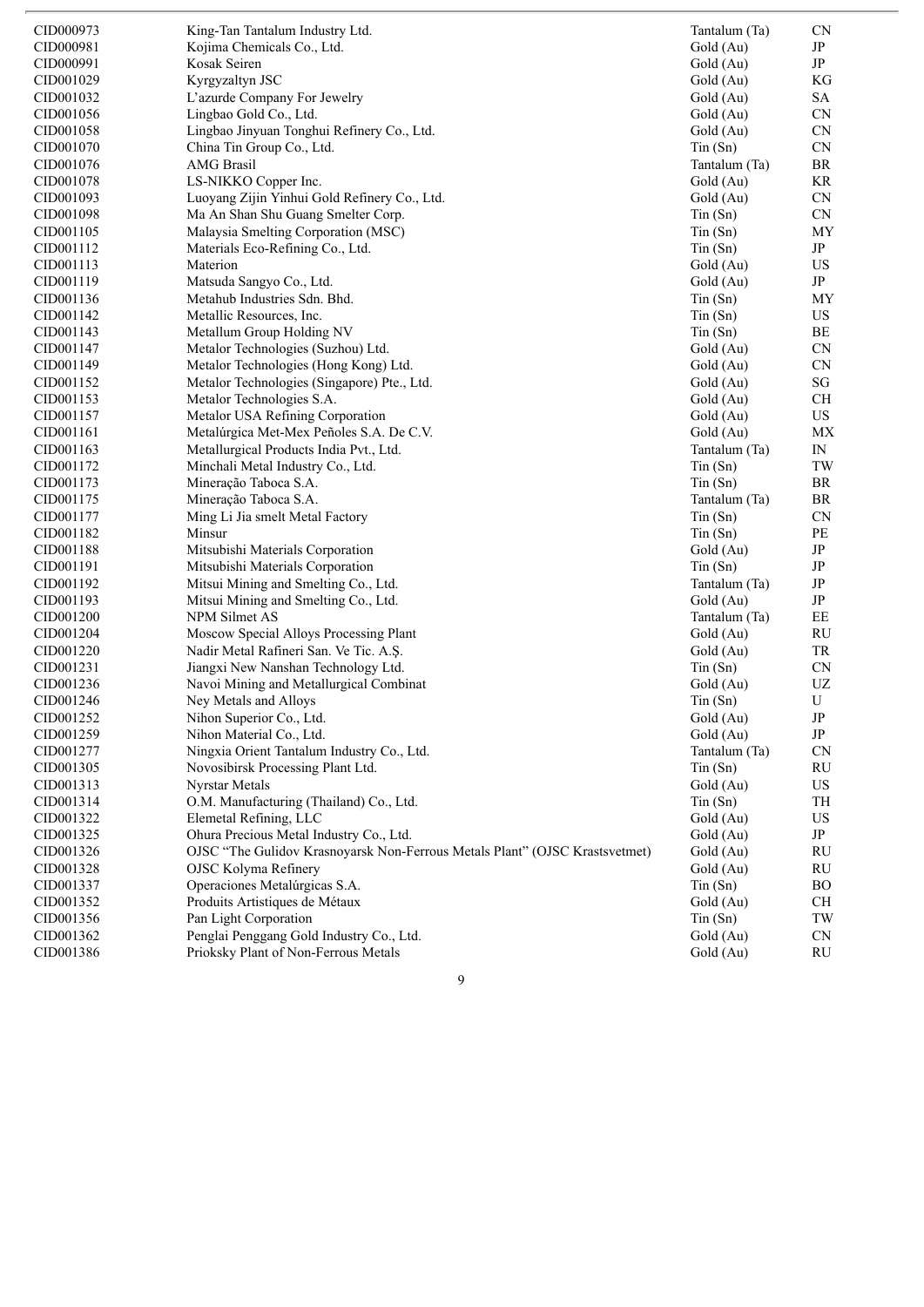| CID001397 | PT Aneka Tambang (Persero) Tbk                          | Gold (Au)     | ID        |
|-----------|---------------------------------------------------------|---------------|-----------|
| CID001399 | PT Artha Cipta Langgeng                                 | Tin(Sn)       | ID        |
| CID001402 | PT Babel Inti Perkasa                                   | $T$ in $(Sn)$ | ID        |
| CID001406 | PT Babel Surya Alam Lestari                             | $T$ in $(Sn)$ | ID        |
| CID001419 | PT Bangka Tin Industry                                  | Tin(Sn)       | ID        |
| CID001421 | PT Belitung Industri Sejahtera                          | $T$ in $(Sn)$ | ID        |
| CID001428 | PT Bukit Timah                                          | $T$ in $(Sn)$ | ID        |
| CID001434 | PT DS Jaya Abadi                                        | $T$ in $(Sn)$ | ID        |
| CID001438 | PT Eunindo Usaha Mandiri                                | $T$ in $(Sn)$ | ID        |
| CID001448 | PT Karimun Mining                                       | $T$ in $(Sn)$ | ID        |
| CID001453 | PT Mitra Stania Prima                                   | $T$ in $(Sn)$ | ID        |
| CID001456 | PT NATARI                                               | $T$ in $(Sn)$ | ID        |
| CID001457 | PT Panca Mega Persada                                   | $T$ in $(Sn)$ | ID        |
| CID001458 | PT Prima Timah Utama                                    | $T$ in $(Sn)$ | ID        |
| CID001460 | PT Refined Bangka Tin                                   | Tin(Sn)       | ID        |
| CID001463 | PT Sariwiguna Binasentosa                               | $T$ in $(Sn)$ | ID        |
| CID001468 | PT Stanindo Inti Perkasa                                | $T$ in $(Sn)$ | ID        |
| CID001471 | PT Sumber Jaya Indah                                    | $T$ in $(Sn)$ | ID        |
| CID001477 | PT Timah Tbk Kundur                                     | $T$ in $(Sn)$ | ID        |
| CID001482 | PT Timah Tbk Mentok                                     | $T$ in $(Sn)$ | ID        |
| CID001486 | PT Timah Nusantara                                      | $T$ in $(Sn)$ | ID        |
| CID001490 | PT Tinindo Inter Nusa                                   | $T$ in $(Sn)$ | ID        |
| CID001493 | PT Tommy Utama                                          | $T$ in $(Sn)$ | ID        |
| CID001498 | PX Précinox S.A.                                        | Gold (Au)     | <b>CH</b> |
| CID001508 | QuantumClean                                            | Tantalum (Ta) | US        |
| CID001512 | Rand Refinery (Pty) Ltd.                                | Gold (Au)     | ZA        |
| CID001515 | Realized the enterprise co., ltd.                       | Gold (Au)     | CN        |
| CID001522 | Yanling Jincheng Tantalum & Niobium Co., Ltd.           | Tantalum (Ta) | CN        |
| CID001534 | Royal Canadian Mint                                     | Gold (Au)     | CA        |
| CID001539 | Rui Da Hung                                             | Tin(Sn)       | TW        |
| CID001546 | Sabin Metal Corp.                                       | Gold (Au)     | US        |
| CID001555 | Samduck Precious Metals                                 | Gold (Au)     | KR        |
| CID001562 | Samwon Metals Corp.                                     | Gold (Au)     | KR        |
| CID001573 | Schone Edelmetaal B.V.                                  | Gold (Au)     | NL        |
| CID001585 | SEMPSA Joyería Platería S.A.                            | Gold (Au)     | ES        |
| CID001604 | Shan Dong Huangjin                                      | Gold (Au)     | CN        |
| CID001605 | Shan Tou Shi Yong Yuan Jin Shu Zai Sheng Co., Ltd.      | Gold (Au)     | CN        |
| CID001606 | Shan Tou Shi Yong Yuan Jin Shu Zai Sheng Co., Ltd.      | $T$ in $(Sn)$ | CN        |
| CID001607 | Shandon Jin Jinyin Refining Limited                     | Gold (Au)     | CN        |
| CID001612 | Shandong Hengbang Smelter Co., Ltd.                     | Gold (Au)     | CN        |
| CID001616 | Shandong penglai gold smelter                           | Gold (Au)     | U         |
| CID001619 | Shandong Tiancheng Biological Gold Industrial Co., Ltd. | Gold (Au)     | <b>CN</b> |
| CID001622 | Shandong Zhaojin Gold & Silver Refinery Co., Ltd.       | Gold (Au)     | <b>CN</b> |
| CID001692 | Shenzhen Heng Zhong Industry Co., Ltd.                  | Gold (Au)     | CN        |
| CID001694 | Shenzhen Hong Chang Metal Manufacturing Factory         | $T$ in $(Sn)$ | CN        |
| CID001731 | Sichuan Guanghan Jiangnan casting smelters              | $T$ in $(Sn)$ | CN        |
| CID001736 | Sichuan Tianze Precious Metals Co., Ltd.                | Gold (Au)     | CN        |
| CID001745 | Sino-Platinum Metals Co., Ltd.                          | Gold (Au)     | <b>CN</b> |
| CID001754 | So Accurate Group, Inc.                                 | Gold (Au)     | US        |
| CID001756 | SOE Shyolkovsky Factory of Secondary Precious Metals    | Gold (Au)     | RU        |
| CID001758 | Soft Metais Ltda.                                       | $T$ in $(Sn)$ | BR        |
| CID001761 | Solar Applied Materials Technology Corp.                | Gold (Au)     | TW        |
| CID001769 | Solikamsk Magnesium Works OAO                           | Tantalum (Ta) | RU        |
| CID001798 | Sumitomo Metal Mining Co., Ltd.                         | Gold (Au)     | JP        |
| CID001808 | Suntain Co., Ltd.                                       | Gold (Au)     | TW        |
| CID001810 | Super Dragon Technology Co., Ltd.                       | Gold (Au)     | TW        |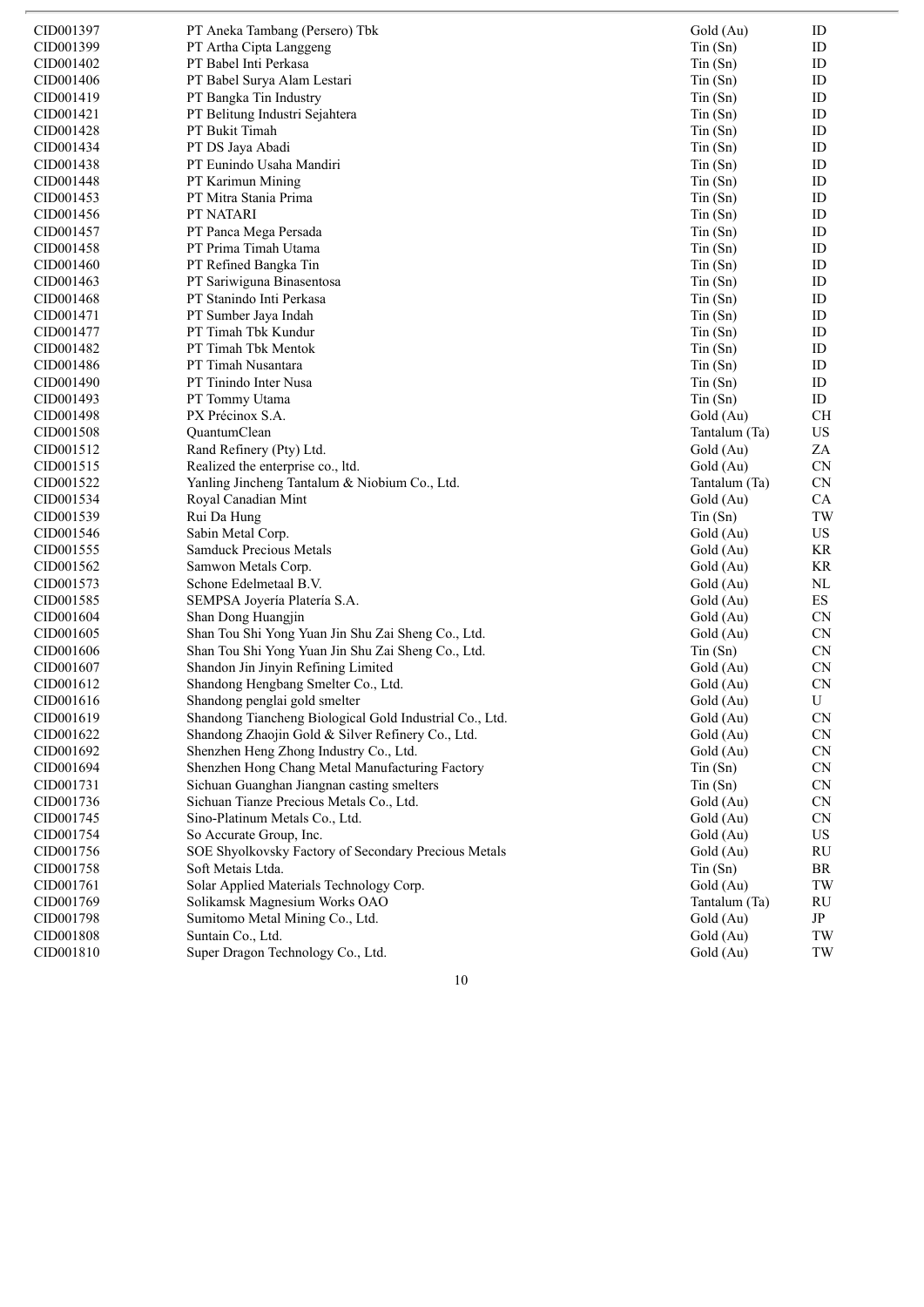| CID001822 | Suzhou Nuonengda Chemical Co., Ltd.                 | $T$ in $(Sn)$ | CN.        |
|-----------|-----------------------------------------------------|---------------|------------|
| CID001845 | Taicang City Nancang Metal Material Co., Ltd.       | $T$ in $(Sn)$ | CN         |
| CID001851 | Taiwan high-tech Co., Ltd.                          | $T$ in $(Sn)$ | TW         |
| CID001852 | Taiwan Huanliang                                    | $T$ in $(Sn)$ | U          |
| CID001857 | TAIWAN TOTAI CO., LTD.                              | Gold (Au)     | U          |
| CID001859 | Taiwan's lofty Enterprises Ltd.                     | $T$ in $(Sn)$ | TW         |
| CID001869 | Taki Chemical Co., Ltd.                             | Tantalum (Ta) | JP         |
| CID001875 | Tanaka Kikinzoku Kogyo K.K.                         | Gold (Au)     | JP         |
| CID001882 | Tennessee Aluminum Processors                       | $T$ in $(Sn)$ | US         |
| CID001889 | Tejing (Vietnam) Tungsten Co., Ltd.                 | Tungsten (W)  | VN         |
| CID001891 | Telex Metals                                        | Tantalum (Ta) | US         |
| CID001897 | Thailand Mine Factory                               | $T$ in $(Sn)$ | TH         |
| CID001898 | Thaisarco                                           | $T$ in $(Sn)$ | TH         |
| CID001908 | Gejiu Yunxin Nonferrous Electrolysis Co., Ltd.      | $T$ in $(Sn)$ | CN         |
| CID001909 | Great Wall Precious Metals Co., Ltd. of CBPM        | Gold (Au)     | CN         |
| CID001916 | Shandong Gold Smelting Co., Ltd.                    | Gold (Au)     | CN         |
| CID001920 | Three green surface technology limited company      | $T$ in $(Sn)$ | CN         |
| CID001929 | Tianshui Ling Bo Technology Co., Ltd.               | $T$ in $(Sn)$ | CN         |
| CID001932 | TIN PLATING GEJIU                                   | $T$ in $(Sn)$ | CN         |
| CID001938 | Tokuriki Honten Co., Ltd.                           | Gold (Au)     | $\rm{JP}$  |
| CID001943 | <b>TONG LONG</b>                                    | $T$ in $(Sn)$ | CN         |
| CID001947 | Tongling Nonferrous Metals Group Co., Ltd.          | Gold (Au)     | CN         |
| CID001954 | Top-Team Technology (Shenzhen) Ltd.                 | $T$ in $(Sn)$ | <b>CN</b>  |
| CID001955 | Torecom                                             | Gold (Au)     | KR         |
| CID001969 | Ulba Metallurgical Plant JSC                        | Tantalum (Ta) | KZ         |
| CID001977 | Umicore Brasil Ltda.                                | Gold (Au)     | BR         |
| CID001980 | Umicore S.A. Business Unit Precious Metals Refining | Gold (Au)     | BE         |
| CID001993 | United Precious Metal Refining, Inc.                | Gold (Au)     | US         |
| CID001998 | Ultracore Co., Ltd.                                 | $T$ in $(Sn)$ | U          |
| CID002003 | Valcambi S.A.                                       | Gold (Au)     | CH         |
| CID002009 | Viagra Di precious metals (Zhaoyuan) Co., Ltd.      | Gold (Au)     | CN         |
| CID002011 | Vietnam Youngsun Tungsten Industry Co., Ltd.        | Tungsten (W)  | VN         |
| CID002015 | VQB Mineral and Trading Group JSC                   | $T$ in $(Sn)$ | VN         |
| CID002023 | WANG TING                                           | Gold (Au)     | HK         |
| CID002027 | WELLEY                                              | $T$ in $(Sn)$ | TW         |
| CID002030 | Western Australian Mint (T/a The Perth Mint)        | Gold (Au)     | AU         |
| CID002036 | White Solder Metalurgia e Mineração Ltda.           | $T$ in $(Sn)$ | BR         |
| CID002044 | Wolfram Bergbau und Hütten AG                       | Tungsten (W)  | AT         |
| CID002057 | WUJIANG CITY LUXE TIN FACTORY                       | $T$ in $(Sn)$ | CN         |
| CID002063 | Wuzhong Group                                       | Gold (Au)     | ${\rm CN}$ |
| CID002076 | Xiamen JInbo Metal Co., Ltd.                        | Gold (Au)     | U          |
| CID002082 | Xiamen Tungsten Co., Ltd.                           | Tungsten (W)  | CN         |
| CID002090 | Xin Furukawa Metal (Wuxi) Co., Ltd.                 | $T$ in $(Sn)$ | CN         |
| CID002095 | Xinhai Rendan Shaoguan Tungsten Co., Ltd.           | Tungsten (W)  | ${\rm CN}$ |
| CID002099 | <b>XURI</b>                                         | Tin(Sn)       | CN         |
| CID002100 | Yamakin Co., Ltd.                                   | Gold (Au)     | $\rm{JP}$  |
| CID002102 | Yamato Denki Ind. Co., Ltd.                         | Gold (Au)     | JP         |
| CID002121 | Yifeng Tin                                          | $T$ in $(Sn)$ | <b>CN</b>  |
| CID002123 | Yiquan Manufacturing                                | $T$ in $(Sn)$ | <b>CN</b>  |
| CID002129 | Yokohama Metal Co., Ltd.                            | Gold (Au)     | JP         |
| CID002147 | Yuecheng Tin Co., Ltd.                              | $T$ in $(Sn)$ | CN         |
| CID002158 | Yunnan Chengfeng Non-ferrous Metals Co., Ltd.       | $T$ in $(Sn)$ | CN         |
| CID002162 | Yunnan Chengo Electric Smelting Plant               | $T$ in $(Sn)$ | <b>CN</b>  |
| CID002164 | Yunnan Copper Zinc Industry Co., Ltd.               | $T$ in $(Sn)$ | CN         |
| CID002166 | Yunnan Geiju Smelting Corp.                         | Tin(Sn)       | U          |
| CID002173 | Yunnan Industrial Co., Ltd.                         | $T$ in $(Sn)$ | <b>CN</b>  |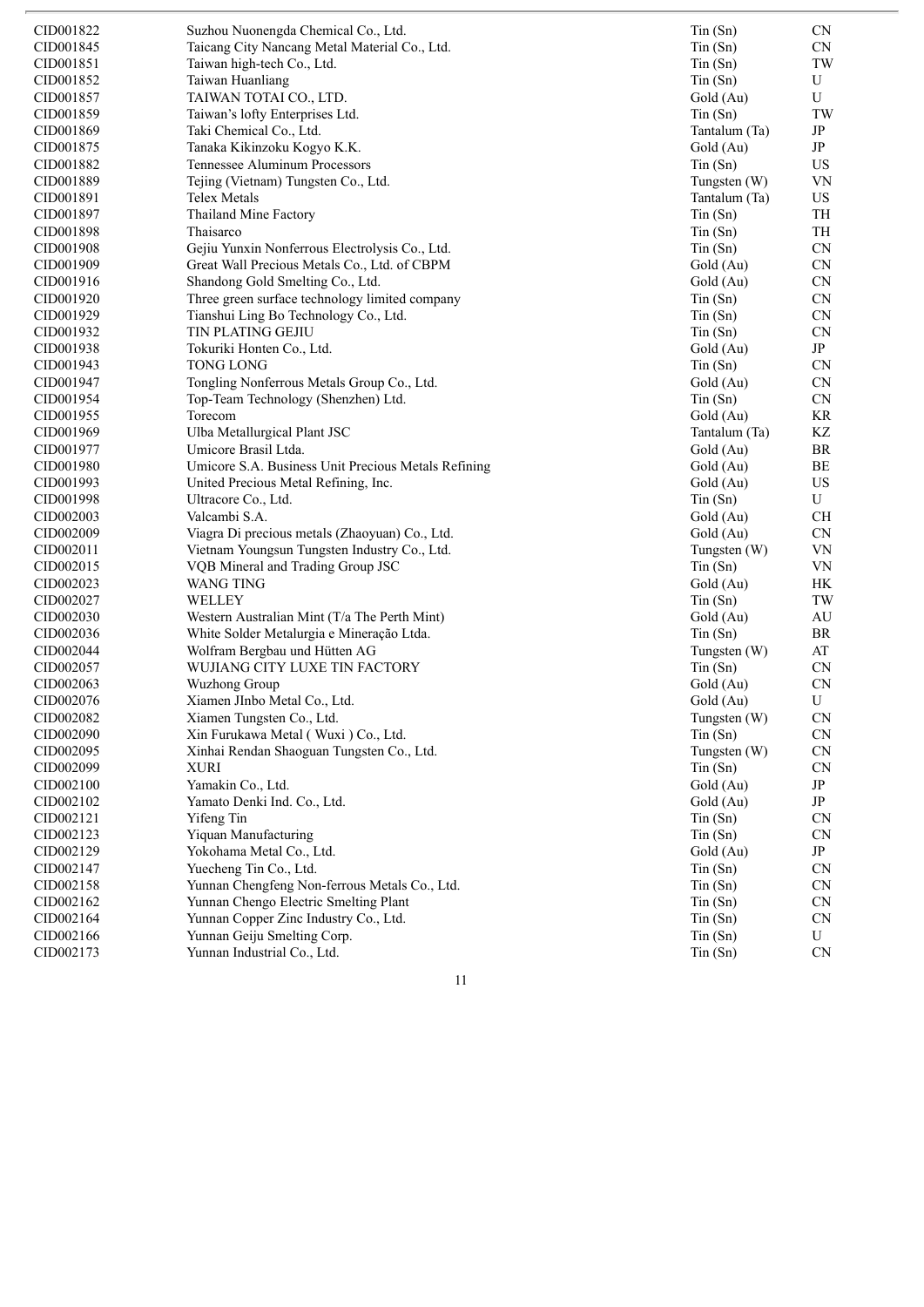| CID002180 | Smelting Branch of Yunnan Tin Company Ltd                     | $T$ in $(Sn)$  | <b>CN</b>              |
|-----------|---------------------------------------------------------------|----------------|------------------------|
| CID002201 | Zhaojun Maifu                                                 | Gold (Au)      | U                      |
| CID002205 | Zhe Jiang Guang Yuan Noble Metal Smelting Factory             | Gold (Au)      | CN                     |
| CID002214 | Zhongkuang Gold Industry Co., Ltd.                            | Gold (Au)      | CN                     |
| CID002219 | Zhongshan Hyper-Toxic Substance Monopolized Co., Ltd.         | Gold (Au)      | ${\rm CN}$             |
| CID002220 | Zhongshan Jinye Smelting Co., Ltd                             | $T$ in $(Sn)$  | U                      |
| CID002221 | Zhongshan Poison Material Proprietary Co., Ltd.               | Gold (Au)      | <b>CN</b>              |
| CID002224 | Zhongyuan Gold Smelter of Zhongjin Gold Corporation           | Gold (Au)      | <b>CN</b>              |
| CID002231 | Zhuhai toxic materials Monopoly Ltd.                          |                | ${\rm CN}$             |
| CID002232 |                                                               | Gold (Au)      |                        |
|           | Zhuzhou Cemented Carbide                                      | Tantalum (Ta)  | <b>CN</b>              |
| CID002243 | Gold Refinery of Zijin Mining Group Co., Ltd.                 | Gold (Au)      | <b>CN</b>              |
| CID002274 | GUANGXI HUA TIN GOLD MINUTE FEE, LTD.                         | $T$ in $(Sn)$  | <b>CN</b>              |
| CID002281 | <b>LIAN JING</b>                                              | Tin(Sn)        | <b>CN</b>              |
| CID002282 | Morris and Watson                                             | Gold (Au)      | NZ                     |
| CID002290 | <b>SAFINA A.S.</b>                                            | Gold (Au)      | $\operatorname{CZ}$    |
| CID002307 | Yichun Jin Yang Rare Metal Co., Ltd.                          | Tantalum (Ta)  | ${\rm CN}$             |
| CID002309 | Yunnan Malipo Baiyi Kuangye Co.                               | $T$ in $(Sn)$  | CN                     |
| CID002312 | Guangdong Jinding Gold Limited                                | Gold (Au)      | <b>CN</b>              |
| CID002313 | Jiangxi Minmetals Gao'an Non-ferrous Metals Co., Ltd.         | Tungsten $(W)$ | ${\rm CN}$             |
| CID002314 | Umicore Precious Metals Thailand                              | Gold (Au)      | TH                     |
| CID002315 | Ganzhou Jiangwu Ferrotungsten Co., Ltd.                       | Tungsten (W)   | ${\rm CN}$             |
| CID002316 | Jiangxi Yaosheng Tungsten Co., Ltd.                           | Tungsten (W)   | CN                     |
| CID002317 | Jiangxi Xinsheng Tungsten Industry Co., Ltd.                  | Tungsten (W)   | CN                     |
| CID002318 | Jiangxi Tonggu Non-ferrous Metallurgical & Chemical Co., Ltd. | Tungsten (W)   | ${\rm CN}$             |
| CID002319 | Malipo Haiyu Tungsten Co., Ltd.                               |                | ${\rm CN}$             |
|           |                                                               | Tungsten (W)   | CN                     |
| CID002320 | Xiamen Tungsten (H.C.) Co., Ltd.                              | Tungsten (W)   |                        |
| CID002321 | Jiangxi Gan Bei Tungsten Co., Ltd.                            | Tungsten (W)   | CN                     |
| CID002365 | <b>Hulterworth Smelter</b>                                    | $T$ in $(Sn)$  | JP                     |
| CID002382 | M/s ECO Tropical Resources                                    | Tin(Sn)        | $\mathbf{S}\mathbf{G}$ |
| CID002408 | Sigma Tin Alloy Co., Ltd.                                     | $T$ in $(Sn)$  | <b>CN</b>              |
| CID002411 | Spectro Alloys Corp.                                          | $T$ in $(Sn)$  | $_{\rm US}$            |
| CID002428 | Xiamen Honglu Tungsten Molybdenum Co., Ltd.                   | $T$ in $(Sn)$  | U                      |
| CID002436 | Solder Court Ltd.                                             | $T$ in $(Sn)$  | <b>CN</b>              |
| CID002455 | CV Venus Inti Perkasa                                         | Tin(Sn)        | ID                     |
| CID002459 | Geib Refining Corporation                                     | Gold (Au)      | US                     |
| CID002468 | Magnu's Minerais Metais e Ligas Ltda.                         | $T$ in $(Sn)$  | BR                     |
| CID002478 | PT Tirus Putra Mandiri                                        | $T$ in $(Sn)$  | ID                     |
| CID002479 | PT Wahana Perkit Jaya                                         | $T$ in $(Sn)$  | ID                     |
| CID002491 | Yunnan Gold Mining Group Co., Ltd. (YGMG)                     | Gold (Au)      | <b>CN</b>              |
| CID002492 | Hengyang King Xing Lifeng New Materials Co., Ltd.             | Tantalum (Ta)  | <b>CN</b>              |
| CID002494 | Ganzhou Seadragon W & Mo Co., Ltd.                            |                | CN                     |
|           |                                                               | Tungsten $(W)$ |                        |
| CID002500 | Melt Metais e Ligas S.A.                                      | $T$ in $(Sn)$  | BR                     |
| CID002502 | Asia Tungsten Products Vietnam Ltd.                           | Tungsten (W)   | <b>VN</b>              |
| CID002503 | PT ATD Makmur Mandiri Jaya                                    | $T$ in $(Sn)$  | ID                     |
| CID002504 | D Block Metals, LLC                                           | Tantalum (Ta)  | US                     |
| CID002505 | FIR Metals & Resource Ltd.                                    | Tantalum (Ta)  | CN                     |
| CID002506 | Jiujiang Zhongao Tantalum & Niobium Co., Ltd.                 | Tantalum (Ta)  | <b>CN</b>              |
| CID002508 | XinXing HaoRong Electronic Material Co., Ltd.                 | Tantalum (Ta)  | CN                     |
| CID002509 | MMTC-PAMP India Pvt., Ltd.                                    | Gold (Au)      | IN                     |
| CID002510 | Republic Metals Corporation                                   | Gold (Au)      | US                     |
| CID002511 | KGHM Polska Miedź Spółka Akcyjna                              | Gold (Au)      | PL                     |
| CID002512 | Jiangxi Dinghai Tantalum & Niobium Co., Ltd.                  | Tantalum (Ta)  | CN                     |
| CID002513 | Chenzhou Diamond Tungsten Products Co., Ltd.                  | Tungsten (W)   | <b>CN</b>              |
| CID002515 | Fidelity Printers and Refiners Ltd.                           | Gold (Au)      | ZW                     |
| CID002516 | Singway Technology Co., Ltd.                                  | Gold (Au)      | TW                     |
| CID002517 | O.M. Manufacturing Philippines, Inc.                          | $T$ in $(Sn)$  | PH                     |
| CID002518 | Dayu Jincheng Tungsten Industry Co., Ltd.                     | Tungsten (W)   | CN                     |
| CID002519 | Henan Yuguang Gold & Lead Co., Ltd.                           | Gold (Au)      | CN                     |
|           |                                                               |                |                        |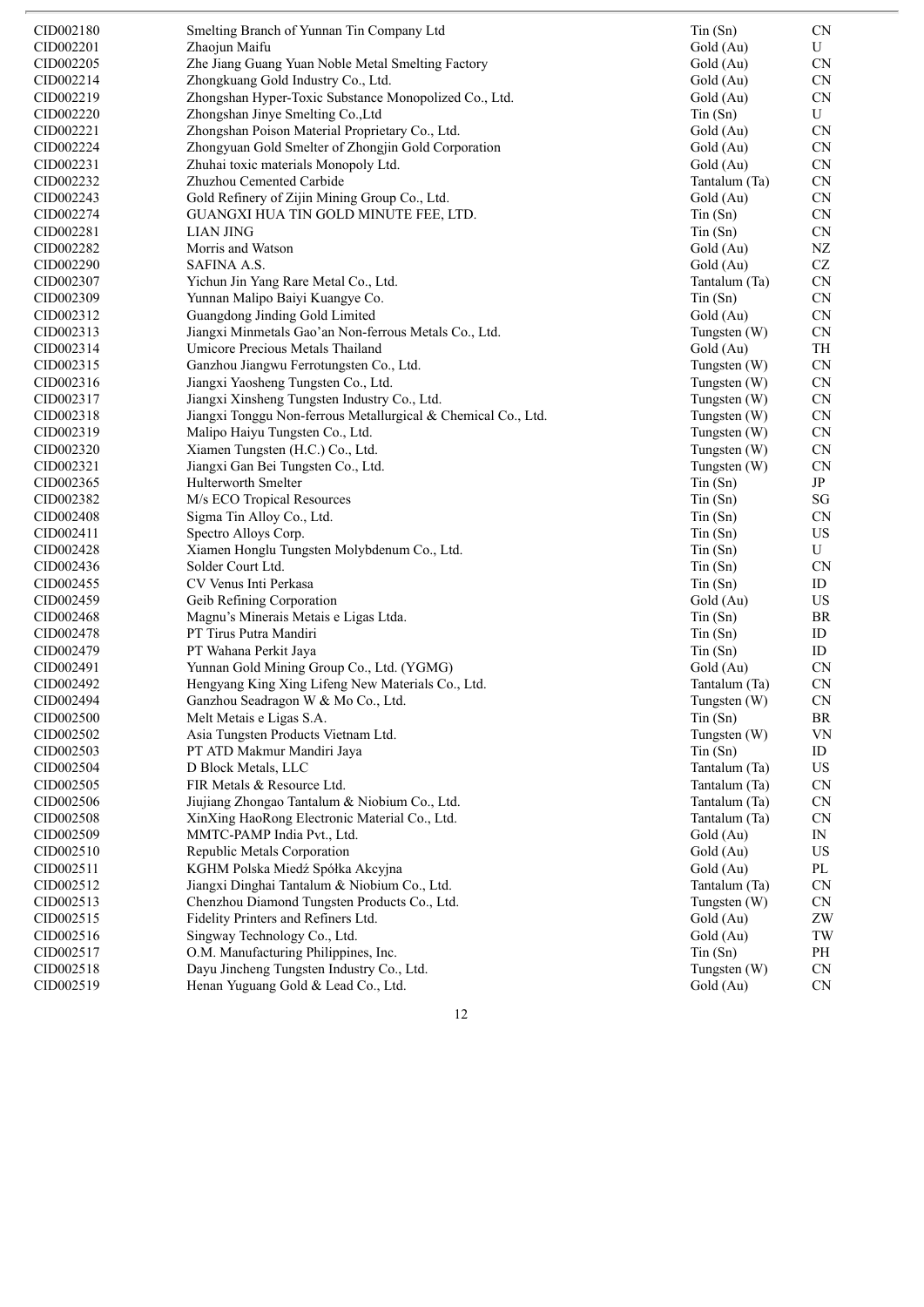| CID002525 | Shandong Humon Smelting Co., Ltd.                                             | Gold (Au)     | <b>CN</b>  |
|-----------|-------------------------------------------------------------------------------|---------------|------------|
| CID002527 | Shenzhen Zhonghenglong Real Industry Co., Ltd.                                | Gold (Au)     | <b>CN</b>  |
| CID002529 | Zhuzhou Smelting Group Co., Ltd                                               | Gold (Au)     | <b>CN</b>  |
| CID002530 | PT Inti Stania Prima                                                          | $T$ in $(Sn)$ | ID         |
| CID002535 | Jiangxi Xiushui Xianggan Nonferrous Metals Co., Ltd.                          | Tungsten (W)  | <b>CN</b>  |
| CID002536 | Ganzhou Yatai Tungsten Co., Ltd.                                              | Tungsten (W)  | ${\rm CN}$ |
| CID002539 | KEMET de Mexico                                                               | Tantalum (Ta) | MX         |
| CID002541 | H.C. Starck Tungsten GmbH                                                     | Tungsten (W)  | DE         |
| CID002542 | TANIOBIS Smelting GmbH & Co. KG                                               | Tungsten (W)  | DE         |
| CID002543 | Masan High-Tech Materials                                                     | Tungsten (W)  | VN         |
| CID002544 | TANIOBIS Co., Ltd.                                                            | Tantalum (Ta) | TH         |
| CID002545 | <b>TANIOBIS GmbH</b>                                                          | Tantalum (Ta) | DE         |
| CID002547 | H.C. Starck Hermsdorf GmbH                                                    | Tantalum (Ta) | DE         |
|           |                                                                               |               |            |
| CID002548 | H.C. Starck Inc.                                                              | Tantalum (Ta) | US         |
| CID002549 | TANIOBIS Japan Co., Ltd.                                                      | Tantalum (Ta) | JP         |
| CID002550 | TANIOBIS Smelting GmbH & Co. KG                                               | Tantalum (Ta) | DE         |
| CID002551 | Jiangwu H.C. Starck Tungsten Products Co., Ltd.                               | Tungsten (W)  | <b>CN</b>  |
| CID002557 | Global Advanced Metals Boyertown                                              | Tantalum (Ta) | US         |
| CID002558 | Global Advanced Metals Aizu                                                   | Tantalum (Ta) | JP         |
| CID002560 | Al Etihad Gold Refinery DMCC                                                  | Gold (Au)     | AE         |
| CID002561 | Emirates Gold DMCC                                                            | Gold (Au)     | AE         |
| CID002562 | <b>International Precious Metal Refiners</b>                                  | Gold (Au)     | AE         |
| CID002563 | Kaloti Precious Metals                                                        | Gold (Au)     | AE         |
| CID002567 | Sudan Gold Refinery                                                           | Gold (Au)     | <b>SD</b>  |
| CID002568 | <b>KEMET Blue Powder</b>                                                      | Tantalum (Ta) | US.        |
| CID002570 | CV Ayi Jaya                                                                   | $T$ in $(Sn)$ | ID         |
| CID002572 | Electro-Mechanical Facility of the Cao Bang Minerals & Metallurgy Joint Stock | $T$ in $(Sn)$ | VN         |
|           | Company                                                                       |               |            |
| CID002573 | Nghe Tinh Non-Ferrous Metals Joint Stock Company                              | Tin(Sn)       | VN         |
| CID002574 | Tuyen Quang Non-Ferrous Metals Joint Stock Company                            | $T$ in $(Sn)$ | <b>VN</b>  |
| CID002579 | Hunan Chuangda Vanadium Tungsten Co., Ltd. Wuji                               | Tungsten (W)  | <b>CN</b>  |
| CID002580 | T.C.A S.p.A                                                                   | Gold (Au)     | IT         |
|           |                                                                               |               |            |
| CID002581 | Precious Metals Sales Corp.                                                   | Gold (Au)     | US         |
| CID002582 | <b>REMONDIS PMR B.V.</b>                                                      | Gold (Au)     | NL         |
| CID002584 | Fujairah Gold FZC                                                             | Gold (Au)     | AE         |
| CID002587 | <b>Industrial Refining Company</b>                                            | Gold (Au)     | BE         |
| CID002588 | Shirpur Gold Refinery Ltd.                                                    | Gold (Au)     | IN         |
| CID002589 | Niagara Refining LLC                                                          | Tungsten (W)  | US         |
| CID002592 | CV Dua Sekawan                                                                | Tin(Sn)       | ID         |
| CID002593 | PT Rajehan Ariq                                                               | $T$ in $(Sn)$ | ID         |
| CID002596 | <b>ARY Aurum Plus</b>                                                         | Gold (Au)     | AE         |
| CID002605 | Korea Zinc Co., Ltd.                                                          | Gold (Au)     | KR         |
| CID002606 | Marsam Metals                                                                 | Gold (Au)     | BR         |
| CID002614 | Shandong Yanggu Xiangguang Co., Ltd.                                          | Gold (Au)     | <b>CN</b>  |
| CID002615 | TOO Tau-Ken-Altyn                                                             | Gold (Au)     | KZ         |
| CID002635 | Hongqiao Metals (Kunshan) Co., Ltd.                                           | $T$ in $(Sn)$ | <b>CN</b>  |
| CID002641 | China Molybdenum Tungsten Co., Ltd.                                           | Tungsten (W)  | <b>CN</b>  |
| CID002645 | Ganzhou Haichuang Tungsten Co., Ltd.                                          | Tungsten (W)  | CN         |
| CID002647 | Jiangxi Xianglu Tungsten Co., Ltd.                                            | Tungsten (W)  | <b>CN</b>  |
| CID002649 | Hydrometallurg, JSC                                                           | Tungsten (W)  | RU         |
| CID002696 | PT Cipta Persada Mulia                                                        | $T$ in $(Sn)$ | ID         |
| CID002703 | An Vinh Joint Stock Mineral Processing Company                                | $T$ in $(Sn)$ | VN         |
| CID002706 | Resind Indústria e Comércio Ltda.                                             | $T$ in $(Sn)$ | BR         |
| CID002707 | Resind Indústria e Comércio Ltda.                                             | Tantalum (Ta) | BR         |
|           |                                                                               |               |            |
| CID002708 | Abington Reldan Metals, LLC                                                   | Gold (Au)     | US         |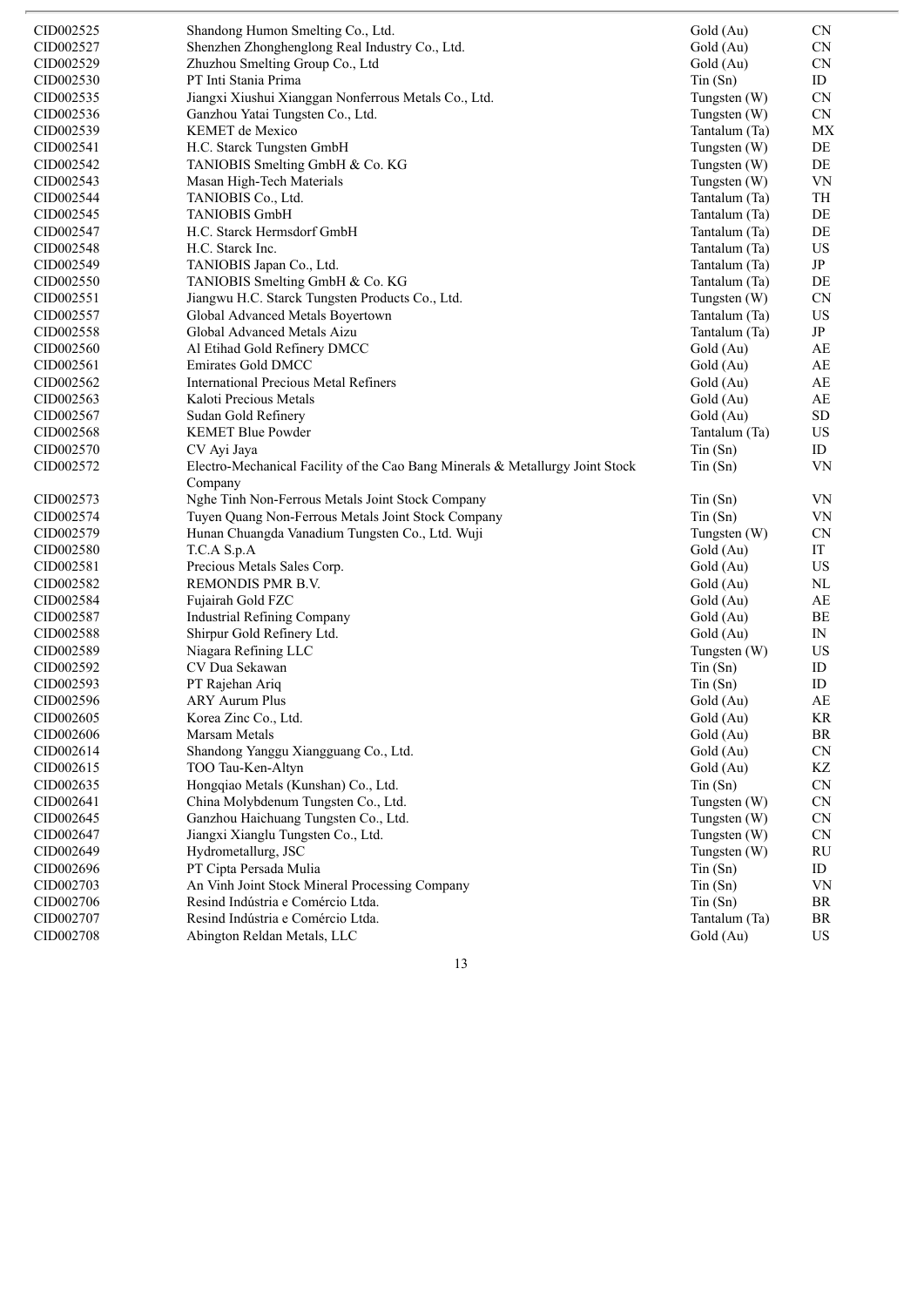| CID002724 | Unecha Refractory metals plant                               | Tungsten (W)               | RU                             |
|-----------|--------------------------------------------------------------|----------------------------|--------------------------------|
| CID002739 | Hop Hing electroplating factory Zhejiang                     | Gold (Au)                  | U                              |
| CID002743 | SuZhou ShenChuang recycling Ltd.                             | Gold (Au)                  | U                              |
| CID002745 | Tsai Brother industries                                      | Gold (Au)                  | U                              |
| CID002756 | Super Ligas                                                  | Tin(Sn)                    | BR                             |
| CID002757 | PT O.M. Indonesia                                            | $T$ in $(Sn)$              | ID                             |
| CID002761 | <b>SAAMP</b>                                                 | Gold (Au)                  | <b>FR</b>                      |
| CID002762 | L'Orfebre S.A.                                               | Gold (Au)                  | AD                             |
| CID002763 | 8853 S.p.A.                                                  | Gold (Au)                  | IT                             |
| CID002765 | Italpreziosi                                                 | Gold (Au)                  | $\operatorname{IT}$            |
| CID002773 | Metallo Belgium N.V.                                         | $T$ in $(Sn)$              | BE                             |
| CID002774 | Metallo Spain S.L.U.                                         | $T$ in $(Sn)$              | ES                             |
| CID002776 | PT Bangka Prima Tin                                          | $T$ in $(Sn)$              | ID                             |
| CID002777 | SAXONIA Edelmetalle GmbH                                     | Gold (Au)                  | DE                             |
| CID002778 | WIELAND Edelmetalle GmbH                                     | Gold (Au)                  | DE                             |
| CID002779 | Ögussa Österreichische Gold- und Silber-Scheideanstalt GmbH  | Gold (Au)                  | AT                             |
| CID002786 | Chofu Works                                                  | $T$ in $(Sn)$              | <b>CN</b>                      |
| CID002809 | Arco Alloys                                                  | $T$ in $(Sn)$              | US                             |
| CID002815 | South-East Nonferrous Metal Company Limited of Hengyang City | Tungsten (W)               | CN                             |
| CID002816 | PT Sukses Inti Makmur                                        | Tin(Sn)                    | ID                             |
| CID002819 | Jiangxi Yaosheng Tungsten Co., Ltd.                          | $T$ in $(Sn)$              | CN                             |
| CID002825 | An Thai Minerals Co., Ltd.                                   | Tin(Sn)                    | VN                             |
| CID002827 | Philippine Chuangxin Industrial Co., Inc.                    | Tungsten (W)               | PH                             |
| CID002829 | PT Kijang Jaya Mandiri                                       | $T$ in $(Sn)$              | ID                             |
| CID002830 | Xinfeng Huarui Tungsten & Molybdenum New Material Co., Ltd.  | Tungsten (W)               | CN                             |
| CID002833 | <b>ACL Metais Eireli</b>                                     | Tungsten (W)               | BR                             |
| CID002834 | Thai Nguyen Mining and Metallurgy Co., Ltd.                  | $T$ in $(Sn)$              | VN                             |
| CID002835 | PT Menara Cipta Mulia                                        | Tin(Sn)                    | ID                             |
| CID002842 | Jiangxi Tuohong New Raw Material                             | Tantalum (Ta)              | CN                             |
| CID002843 | Woltech Korea Co., Ltd.                                      | Tungsten (W)               | KR                             |
| CID002844 | HuiChang Hill Tin Industry Co., Ltd.                         | $T$ in $(Sn)$              | CN                             |
| CID002845 | Moliren Ltd.                                                 | Tungsten (W)               | $\mathrm{RU}$                  |
| CID002847 | Meta Materials                                               | Tantalum (Ta)              | MK                             |
| CID002848 | Gejiu Fengming Metallurgy Chemical Plant                     |                            | CN                             |
| CID002849 | Guanyang Guida Nonferrous Metal Smelting Plant               | $T$ in $(Sn)$              |                                |
| CID002850 | <b>AU Traders and Refiners</b>                               | Tin(Sn)                    | <b>CN</b><br>ZA                |
| CID002852 |                                                              | Gold (Au)<br>Gold (Au)     | IN                             |
| CID002853 | GCC Gujrat Gold Centre Pvt. Ltd.<br>Sai Refinery             |                            | IN                             |
| CID002854 | Universal Precious Metals Refining Zambia                    | Gold (Au)<br>Gold (Au)     | ZM                             |
| CID002857 |                                                              |                            |                                |
|           | Modeltech Sdn Bhd                                            | Gold (Au)<br>$T$ in $(Sn)$ | MY<br>$\ensuremath{\text{MY}}$ |
| CID002858 | Modeltech Sdn Bhd                                            |                            |                                |
| CID002859 | Gejiu Jinye Mineral Company                                  | Tin(Sn)                    | <b>CN</b>                      |
| CID002863 | <b>Bangalore Refinery</b>                                    | Gold (Au)                  | IN                             |
| CID002865 | Kyshtym Copper-Electrolytic Plant ZAO                        | Gold (Au)                  | $\mathrm{RU}$                  |
| CID002866 | Morris and Watson Gold Coast                                 | Gold (Au)                  | AU                             |
| CID002867 | Degussa Sonne / Mond Goldhandel GmbH                         | Gold (Au)                  | DE                             |
| CID002870 | PT Lautan Harmonis Sejahtera                                 | $T$ in $(Sn)$              | ID                             |
| CID002872 | Pease & Curren                                               | Gold (Au)                  | US                             |
| CID002893 | JALAN & Company                                              | Gold (Au)                  | IN                             |
| CID002899 | Al Ghaith Gold                                               | Gold (Au)                  | AE                             |
| CID002904 | Hung Cheong Metal Manufacturing Limited                      | Gold (Au)                  | CN                             |
| CID002914 | Rio Tinto Group                                              | Gold (Au)                  | U                              |
| CID002918 | SungEel HiMetal Co., Ltd.                                    | Gold (Au)                  | KR                             |
| CID002919 | Planta Recuperadora de Metales SpA                           | Gold (Au)                  | CL                             |
| CID002946 | Xianghualing Tin Industry Co., Ltd.                          | Tin(Sn)                    |                                |
| CID002973 | Safimet S.p.A                                                | Gold (Au)                  | IT                             |